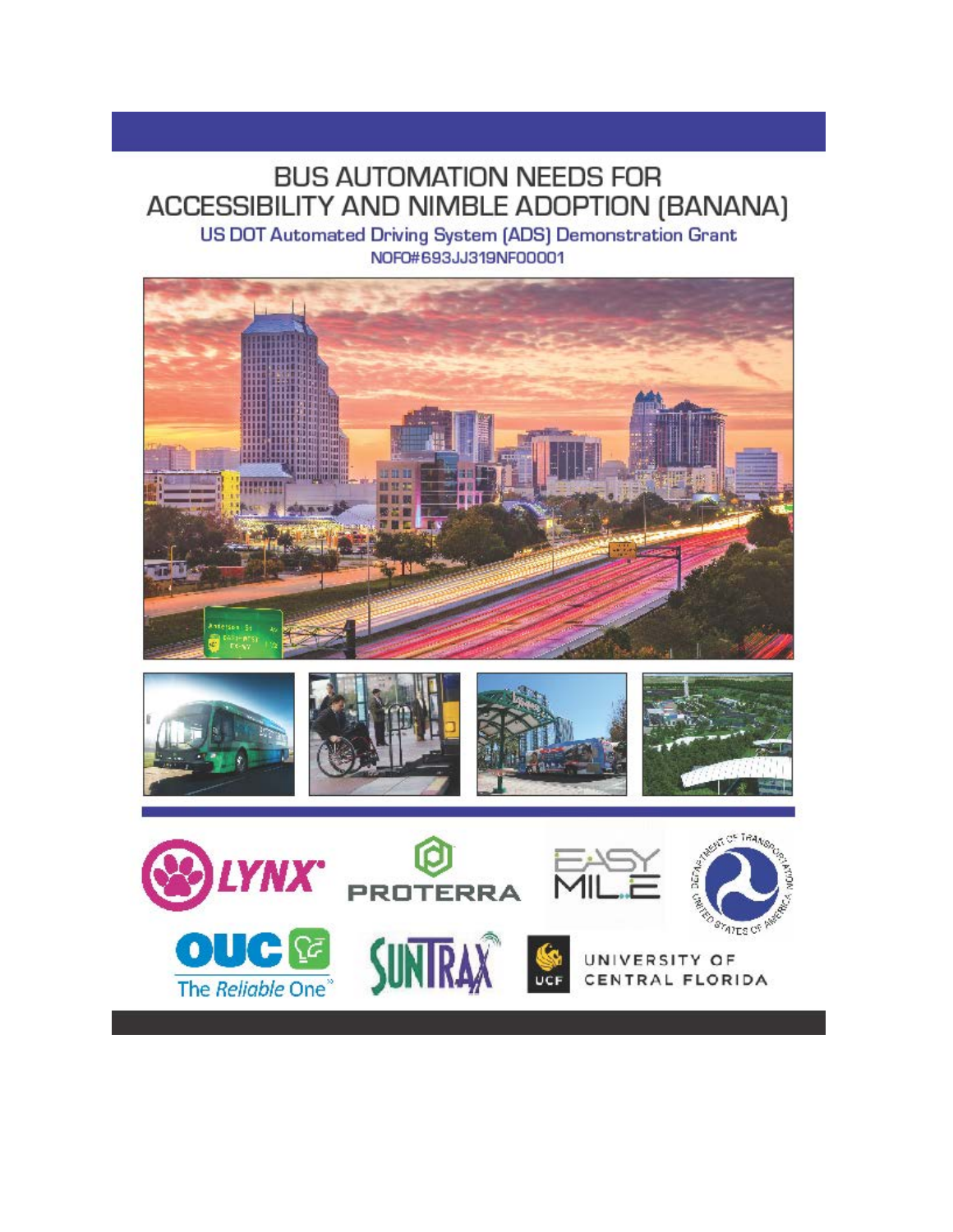#### <span id="page-1-0"></span>Cover Letter

- Central Ronda Regional Transportation Authority | Central Florida Regional Transportation Authority - Part 1

455 N. Garland Ave. Oilenco, F. 3280 - 1518 407.841.LYNX (5969)



March 19, 2019

The Honorable Elaine Chao Secretary of Transportation United Stated Department of Transportation 1200 New Jersey Avenue, S.E. Washington D.C. 20590

RE: US DOT Automated Driving System (ADS) Demonstration Grant LYNX Application Project BANANA (Bus Automation Needs for Accessibility and Nimble Adoption): NOFO#693JJ319NF00001

Dear Secretary Chao:

The Central Florida Regional Transportation Authority, d/b/a LYNX, in collaboration with the City of Orlando, the Orlando Utilities Commission (OUC), the University of Central Florida (UCF), SunTrax, SunStore and industry leading parlners, Proterra and EasyMile are pleased to submit our application for US DOT ADS demonstration grant. LYNX is requesting \$8,699,390 in federal funding to purchase two autonomous, electric, 40-foot buses to test the safe integration of autonomous driving technologies into the nation's public transit system focusing on individuals with mobility and other impairments that require use of mobility and communications adaptations, and to deliver real-time data sharing for public benefit.

The vision of this project is to demonstrate initial prototype systems that maximize the accessibility of public transit automated vehicles for riders of varying abilities. Solutions will be demonstrated that are designed to meet the needs of the disabled community and replicable to others. LYNX and its partners are interested inidentifying and understanding the implications of the ADA requirements to the autonomous vehicle technology and its application to support current and future transit service initiatives and investments. This autonomous vehicle ADA initiative will establish the partnerships, policies, technical, financial, infrastructure and workforce needed for the implementation of safe, autonomous, public transit services in the Orlando metropoltan area. It is proposed that the project be implemented over the period 2019-2023. Phase I will use SunTrax, a Florida test track demonstration. Phase II fixed route demonstration will be the Downtown Orlando BRT system called LYMMO within the urban core, which is a major central business and entertainment destination for residents and visitors.

LYNX is transforming transit in Central Florida with a focus on innovation and technology to provide more frequent, reliable and direct connections. We are committed to technology leadership and to establishing safe mobility solutions that will help build public confidence in the safety of autonomous mass transit. LYNX serves 2.1 million residents and 95.8 million annual visitors in a service span area of approximately 2,850 square

Www.go.ynx.com @ facebook.com/golynx @ @lynxbuscrlande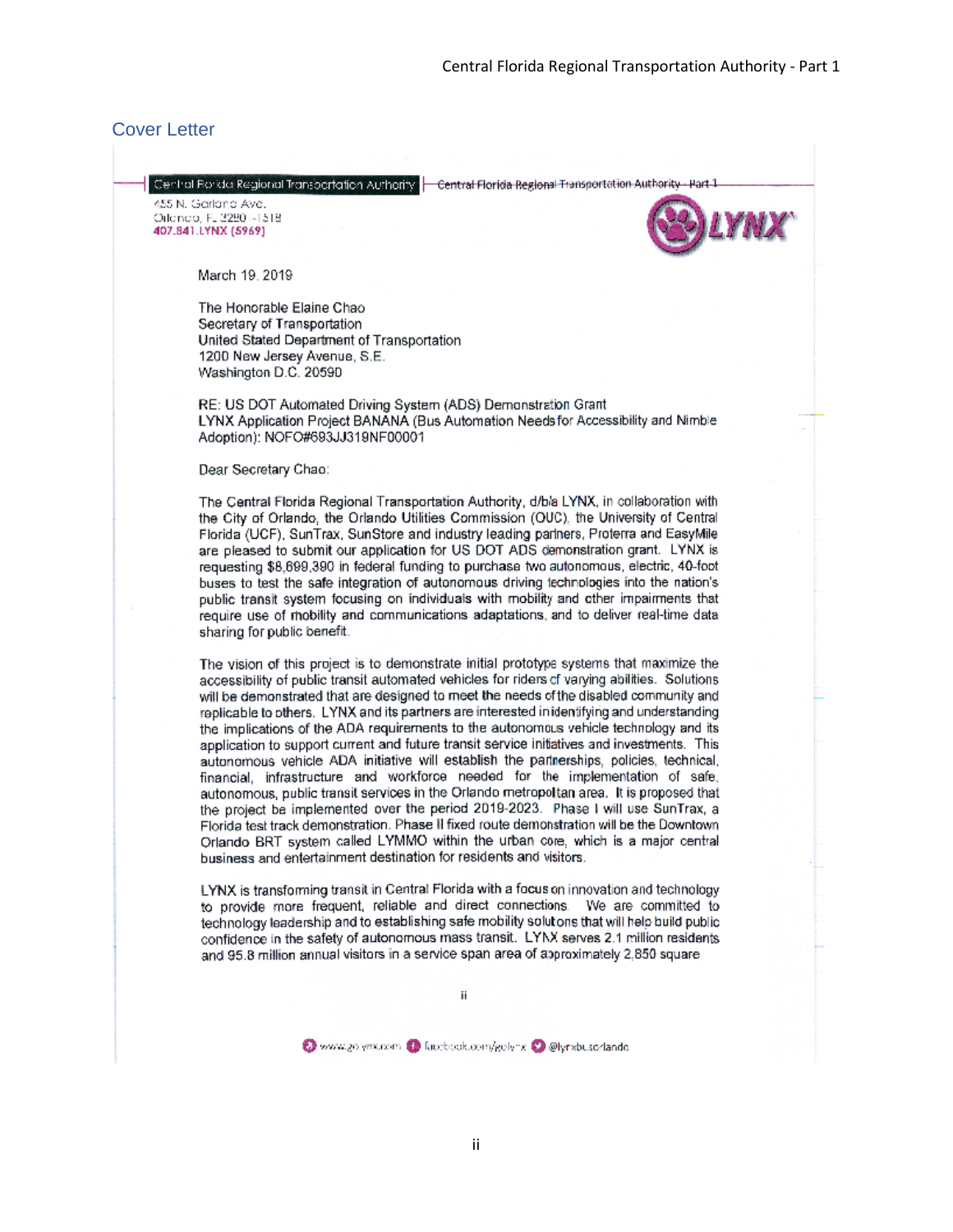<span id="page-2-0"></span>Central Forida Regional Transportation Authority 455 N. Garland Ave.

-00 N. Schmanner<br>Orlando, FL 32801-1518<br>407.841.LYNX (5969)

Central Florida Regional Transportation Authority - Part 1



miles within the three counties of Orange, Osceola and Seminole in the state of Florida, and delivers 24,845,029 million rides per year.

LYNX appreciates the opportunity to be part of a safe quality public transit and advancing US DOT's goals in deploying new technologies through the US DOT ADS program. Thank you for your consideration.

Sincerely L

James E. Harrison, Esq., P.E. Interim Chief Executive Officer

iii

Www.gdiynx.com @ iccebook.com/gdiynx @@lynxbuserlando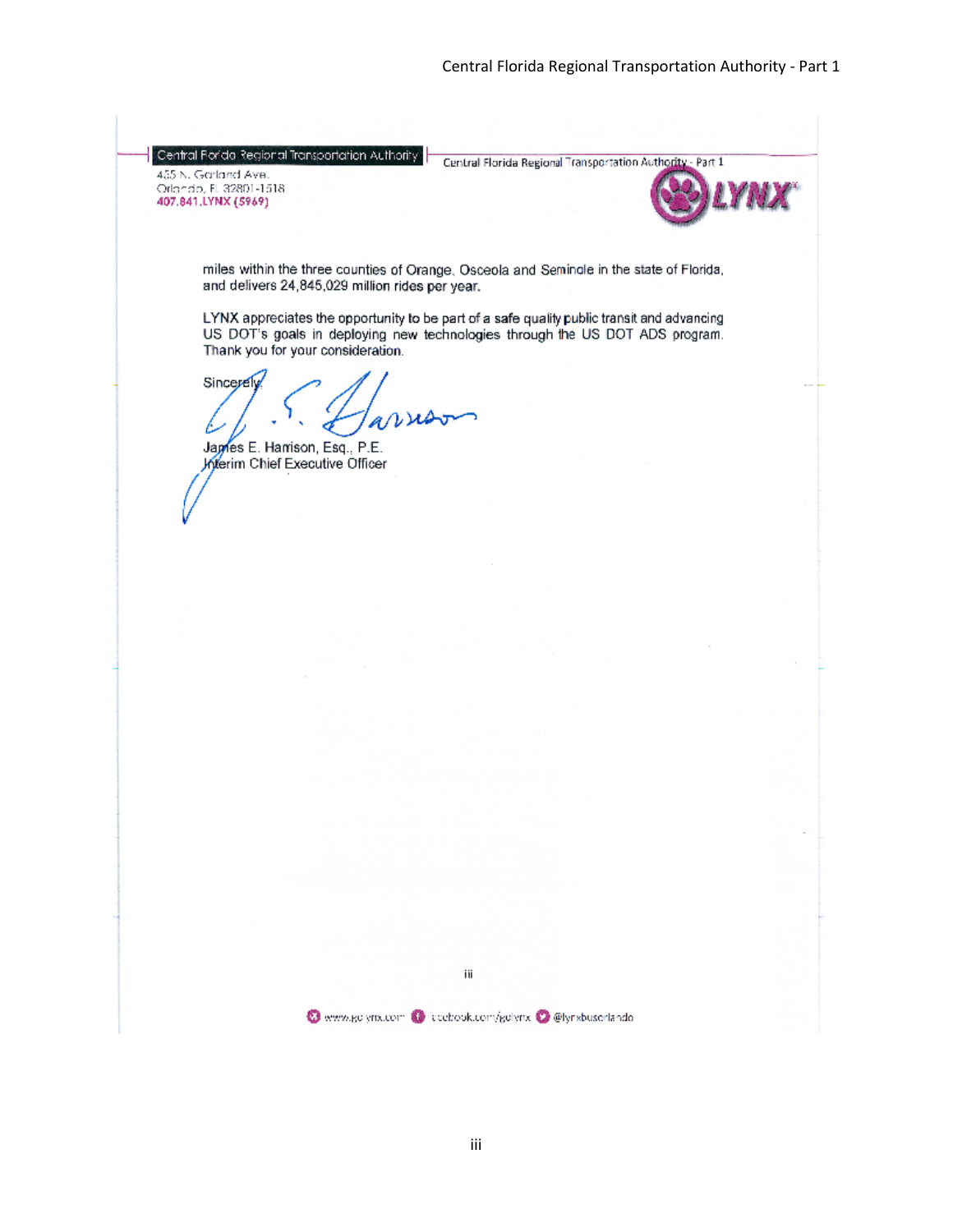## Summary Table

| <b>Summary Table</b>                                                                                                     |                                                                                                                                                                                                    |  |
|--------------------------------------------------------------------------------------------------------------------------|----------------------------------------------------------------------------------------------------------------------------------------------------------------------------------------------------|--|
| <b>Project Name / Title:</b>                                                                                             | <b>Bus Automation Needs for Accessibility</b><br>and Nimble Adoption (BANANA)                                                                                                                      |  |
|                                                                                                                          |                                                                                                                                                                                                    |  |
| <b>Eligible Entity Applying to Receive</b><br><b>Federal Funding (Prime Applicant's</b><br><b>Legal Name and Address</b> | <b>Central Florida Regional Transportation</b><br>Authority, dba LYNX<br>455 N Garland Ave<br>Orlando, FL 32801                                                                                    |  |
| <b>Point of Contact (Name/Title; Email;</b><br><b>Phone Number)</b>                                                      | Project Contact: Doug Jamison, Senior<br>ITS Developer; djamison@goLYNX.com;<br>407-254-6071<br><b>Grant Contact: Belinda Balleras</b><br>Manager of Grants; bballeras<br>@goLYNX.com;407-254-6115 |  |
| <b>Proposed Location (State(s) and</b><br><b>Municipalities) for the Demonstration</b>                                   | SunTrax Facilities, Lakeland, Florida<br>City of Orlando, Florida                                                                                                                                  |  |
| <b>Proposed Technologies for the</b><br><b>Demonstration (briefly list)</b>                                              | EZ10 - EasyMile Platform<br>40' Catalyst Electric Bus- Proterra<br>SunTrax - Test Track Phase 1<br>SunStore- Data Management and<br>Sharing                                                        |  |
| <b>Proposed duration of the</b><br><b>Demonstration (period of</b><br>performance)                                       | 4 years from project initiation<br>5 years of Data Sharing                                                                                                                                         |  |
| <b>Federal Funding Amount Requested</b>                                                                                  | \$8,699,390                                                                                                                                                                                        |  |
| <b>Non-Federal Cost Share Amount</b><br>Proposed, if applicable                                                          | \$4,225,805                                                                                                                                                                                        |  |
| Total Project Cost (Federal Share +<br>Non-Federal Cost Share, if applicable)                                            | \$12,925,195                                                                                                                                                                                       |  |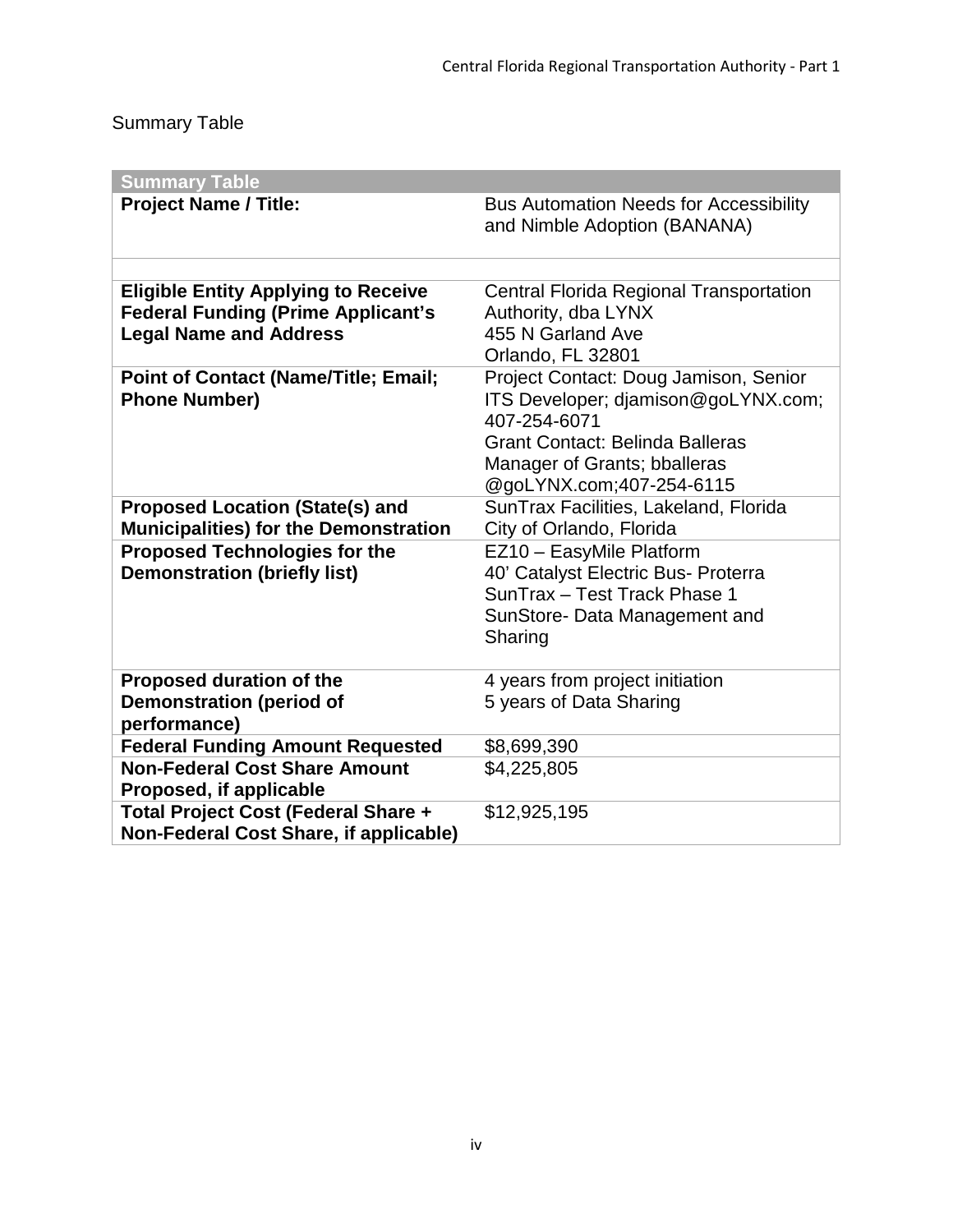## Table of Contents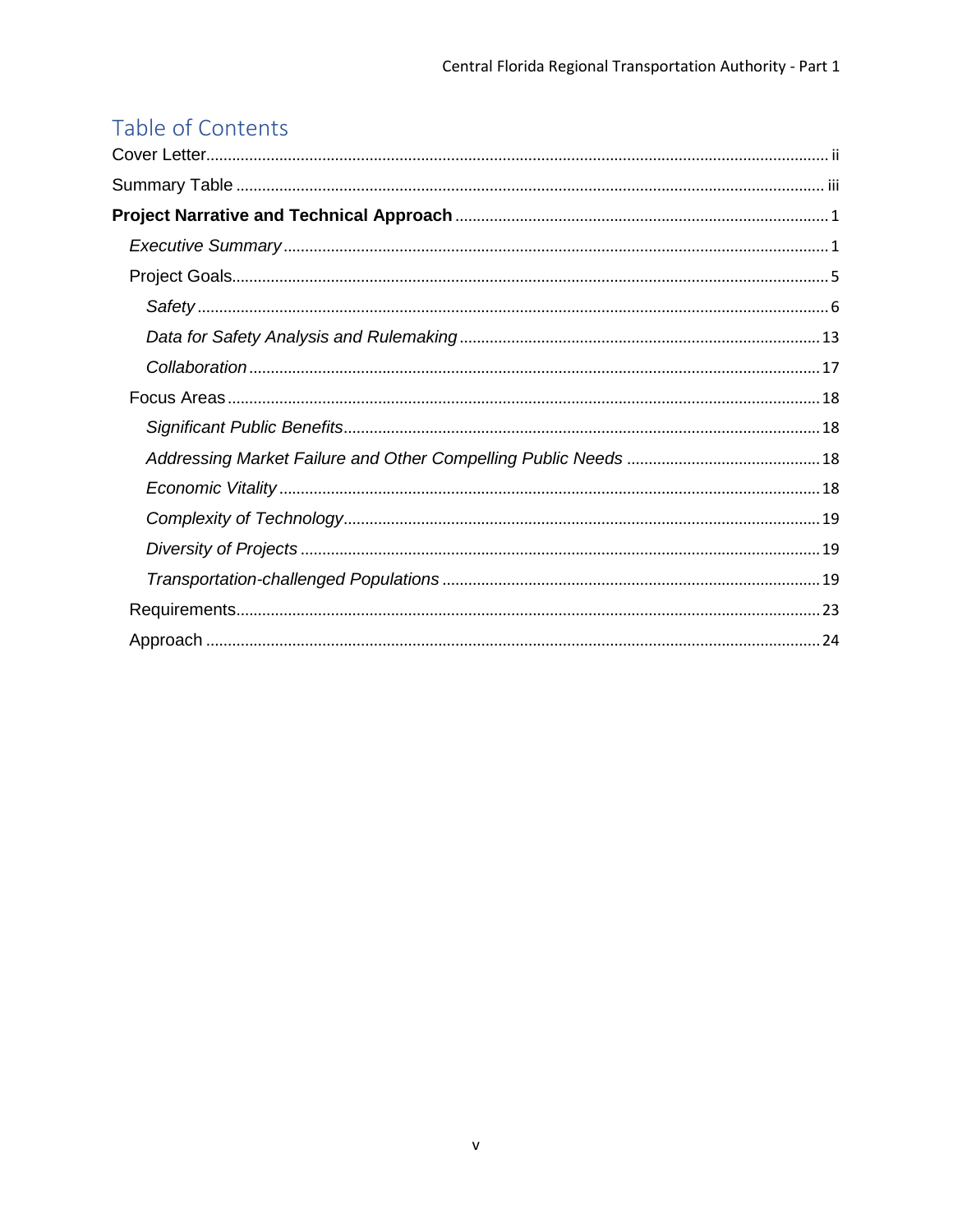## <span id="page-5-0"></span>**Project Narrative and Technical Approach**

## <span id="page-5-1"></span>*Executive Summary*

This project called *BANANA* (Bus Automation Needs for Accessibility and Nimble Adoption) involves the application of advanced automated driving system integration, test track deployment, fixed route circulator bus deployment and big data analytics to demonstrate the safety integration of Automated Driving System (ADS) into public transportation while also addressing the unique public transit's obligation under the Americans with Disabilities Act (ADA). LYNX is requesting \$8,699,390 under the Notice of Funding Opportunity from the US Department of Transportation for "Automated Driving System (ADS) Demonstration Grants" for the overall project duration of four (4) years, and additional 5 years for data sharing.

LYNX is the regional transportation authority providing and coordinating mass transit services within the three counties of Orange, Osceola and Seminole. Services span an area of approximately 2,850 square miles to service a population of 2.1 million residents and 95.8 million annual visitors. In addition, LYNX provides transit services under contract to the neighboring counties of Polk and Lake.

LYNX has collaborated with a consortium of industry leading public and private partners that will enable our region to develop solutions in transit automation adaptable to the ADA rider needs. These partners include:

- City of Orlando Recently adopted a Community Action Plan for Sustainability and Resilience with a vision to transform Orlando into one of the most environmentallyfriendly, economically and socially vibrant communities in the nation
- Orlando Utilities Commission (OUC) –The second largest municipal utility in Florida with a primary goal to encourage the conversion of the transportation sector from internal combustion engines to battery electric.
- University of Central Florida (UCF) Has a nationally recognized Center for Advanced Transportation Systems Simulation, which conducts research in the area of traffic safety, ITS, traffic simulation, transportation demand analysis and transportation planning concepts and methods.
- SunTrax A 400-acre research facility located in Lakeland, Florida and dedicated to AV testing will provide a controlled and safe environment for Phase I testing.
- SunStore An ongoing FDOT initiative to connect and integrate the many data sources created and utilized by the FDOT. SunStore includes Master Data Management, Data Fusion, and Sensor Fusion for increased data quality. SunStore interfaces with Florida's Data Integration and Video Aggregation System to make transportation data available to universities, research institutions, and businesses to encourage and support innovation.
- Proterra A leader in the design and manufacture of zero-emission vehicles that enable bus fleet operators to eliminate the dependency on fossil fuels and to significantly reduce operating costs while delivering clean, quiet transportation to the community.
- EasyMile A leader in autonomous vehicle technology currently at Level 4 according to the SAE definition of Driving Automation Systems for On-Road Motor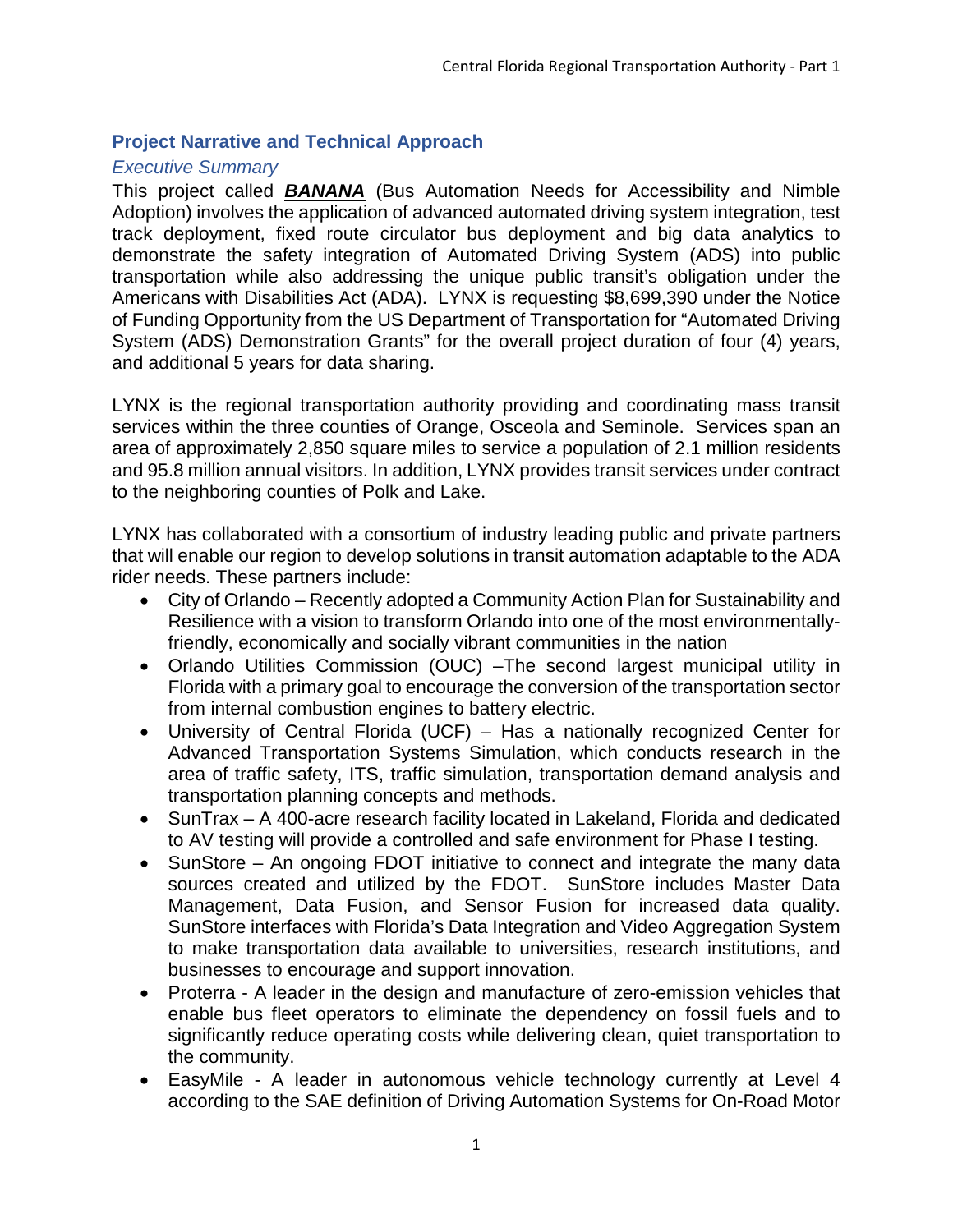Vehicles. A Level 4 system is an ADS that can itself perform all driving tasks and monitor the driving environment  $-$  essentially, do all the driving  $-$  in certain circumstances.

Our vision is a two phased implementation: Phase 1 deployment will utilize the test track, dubbed SunTrax, a 2.25-mile oval track on a 400-acre site in Auburndale, Florida and will test autonomous vehicles in simulated situations such as rain, fog and smoke; Phase II of the project will intend to demonstrate SAE Level 3 autonomy on a 40 foot electric bus on the LYMMO Orange Line. LYMMO is the Downtown Orlando Bus Rapid Transit (BRT) system within the urban core, that connects major central business and entertainment destination for residents and millions of tourists. The Orange Line opened in 1997 and is first BRT in the US. The line totals 2.58 miles, contains 14 stations and offers 5-7-minute peak service frequency and 15 minutes off peak frequency. Annual ridership on the Orange LYMMO Line totals 625,344 passengers.

| The Goals of the ADS Project BANANA                                         | <b>Objectives of Project BANANA</b>                                |
|-----------------------------------------------------------------------------|--------------------------------------------------------------------|
| To develop a transit system that does not                                   | Through two-phased                                                 |
| have systemic barriers that unintentionally                                 | demonstrations and data                                            |
| block members of our community from<br>free movement. We are creating a     | analytics, this project seeks to<br>improve agility and            |
| frictionless transportation system.                                         | responsiveness of dynamic                                          |
|                                                                             | automation technologies to the                                     |
| Understand the impacts of AV vehicles                                       | critical needs of ADA, seniors and                                 |
| and technologies on the transit ecosystem                                   | physically challenged riders.                                      |
| and from the passenger perspective.                                         |                                                                    |
|                                                                             | Design and test AV technology on                                   |
| Improve transportation efficiency by                                        | the mainstay vehicle platform for                                  |
| promoting agile, responsive, accessible,<br>and seamless multimodal service | public transit; the 40' bus.                                       |
| inclusiveness for transit through enabling                                  |                                                                    |
| technologies and innovative partnerships.                                   |                                                                    |
|                                                                             |                                                                    |
| Increase transportation effectiveness by                                    | The project is designed as a                                       |
| ensuring that transit is fully integrated and                               | stand-alone demonstration but                                      |
| a vital element of a regional transport                                     | also represents a step towards                                     |
| network that provides safe, consistent,                                     | regional integration with respect                                  |
| reliable and accessible service to every<br>traveler.                       | to the use of demonstration data<br>and analytics. With a focus on |
|                                                                             | vulnerable passengers, the                                         |
|                                                                             | project also promotes consistent,                                  |
|                                                                             | reliable and accessible service to                                 |
|                                                                             | all passengers as an emerging                                      |
|                                                                             | technology.                                                        |
|                                                                             |                                                                    |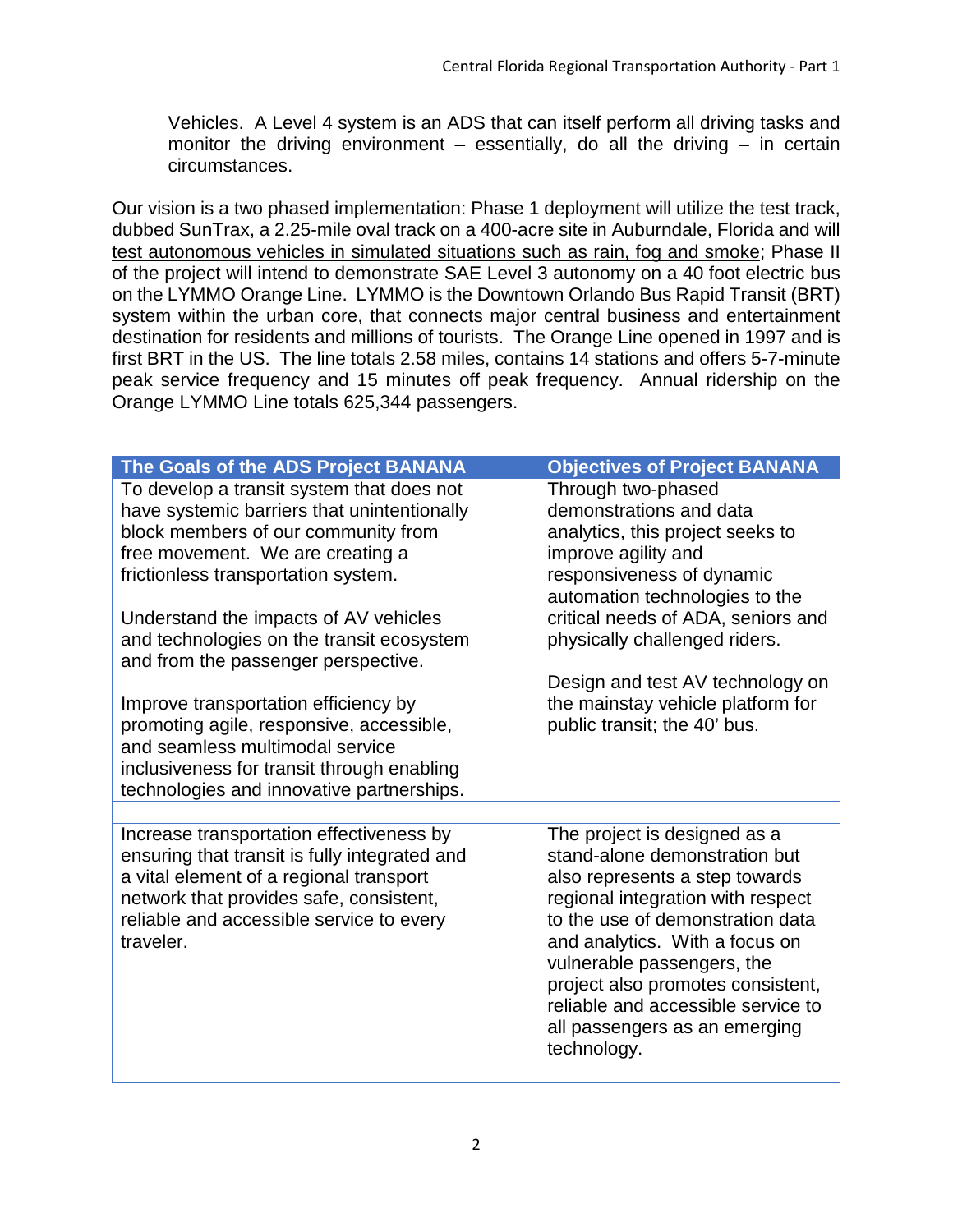| The Goals of the ADS Project BANANA                                                                                                                           | <b>Objectives of Project BANANA</b>                                                                                                                                                                                                                         |
|---------------------------------------------------------------------------------------------------------------------------------------------------------------|-------------------------------------------------------------------------------------------------------------------------------------------------------------------------------------------------------------------------------------------------------------|
| Incorporate accessibility in the front-end of<br>development to allow autonomous<br>vehicles to be designed for all populations<br>including the underserved. | The project leverages federal and<br>state investments in management<br>systems, advanced technologies<br>and proving ground facilities that<br>can demonstrate and replicate a<br>real world environment for initial<br>testing with input from the target |
|                                                                                                                                                               | population.                                                                                                                                                                                                                                                 |

SunTrax, a testing ground for Phase 1, is a long-term partnership between the Florida Department of Transportation, Florida's Turnpike and Florida Polytechnic University and a high-tech hub for the research, development, and testing of emerging transportation technologies related to tolling, intelligent transportation systems and other advanced transportation concepts. Construction on the oval track is scheduled to be completed in spring 2019 and construction will begin in fall 2018 on the track's 200-acre infield which will include a simulated urban environment complete with buildings, pedestrians and more for automated and connected vehicle testing.

Project BANANA comprises building two 40-foot electric Catalyst Proterra buses with EasyMile's proven ADS technology and testing them in the controlled and safe environment of SunTrax proving ground while trying to address major accessibility issues such as visual, mobility and cognitive impairments. With the project utilizing EasyMile's vehicle technology, it includes a sensor software that has been designed to know the vehicle's exact position with centimeter-level precision, at all times. The software can obtain a level of precision utilizing: (1) Laser scanning the environment (2) Cameras (3) Differential GPS (4) Visual location (5) Estimation using an Inertial Measurement Unit (IMU) (6) Odometry estimation. The Proterra buses for this demonstration will be built to the same standards with the development of the hardware and software adapting Easymile's shuttle platform to the Proterra bus through a combination of possible solutions, such as including a phone app, buttons on the bus and/or bus stop and auditory announcements among other options, to address the need of providing accessible trips from origin to destination.

In addition to our robust public-private partners, the project will engage various stakeholders from the disable community and passengers from multiple socio-economic and ethnic backgrounds to seek input, guidance and feedback through-out the period of performance. This will include focus groups from Metroplan Orlando's Local Coordinating Board and Disability Quality Assurance Task Force.

Issues and Challenges to be addressed: Like most agencies aggressively pursuing the full potential of automated driving technology, LYNX is facing the dilemma of selecting the appropriate technology that addresses the needs of persons with disabilities as well as the greater population. Because of the cost of development and the risks associated with the burden of financial investment, there is very little information on the implementation implications of automated technology. This project seeks to address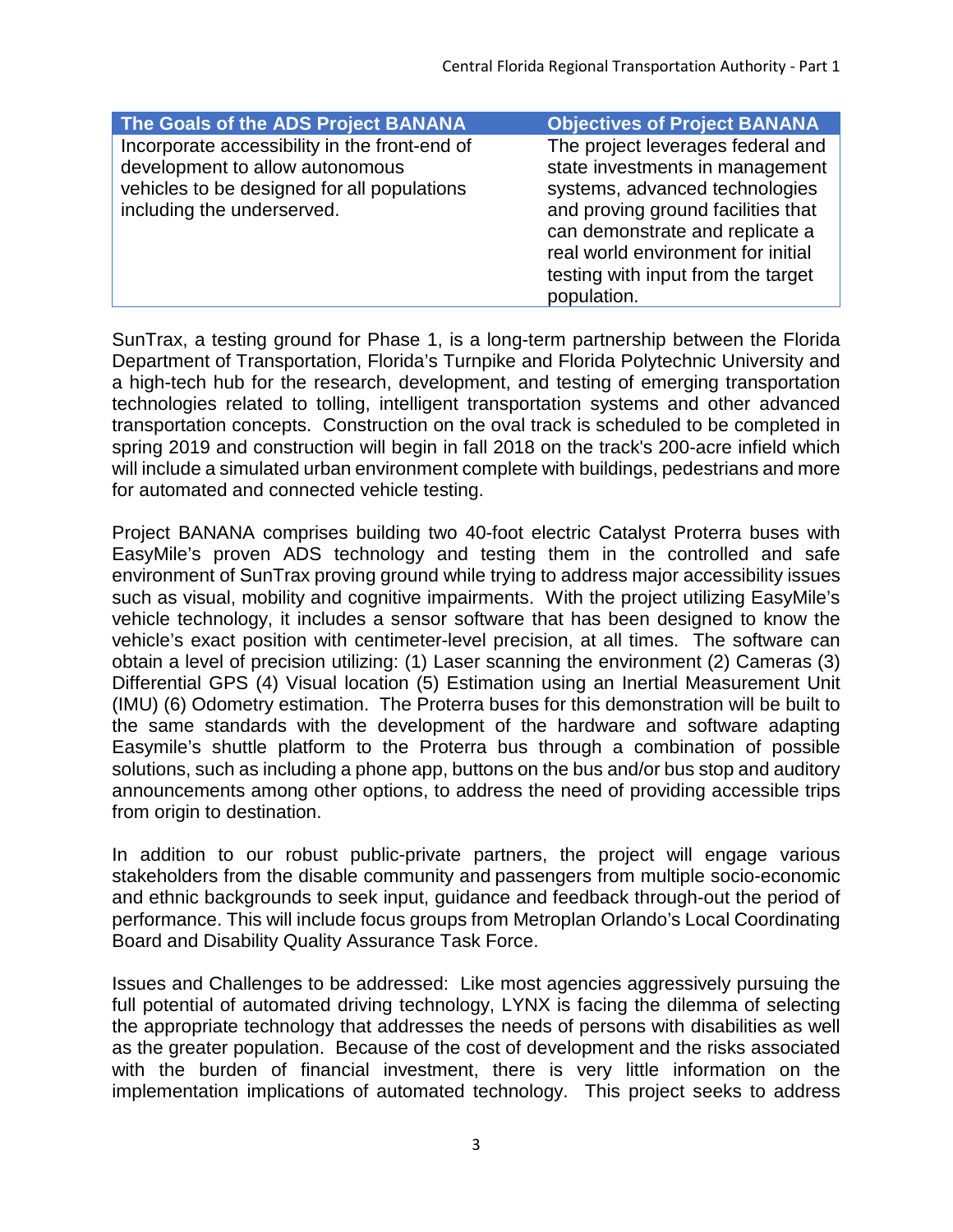those issues when considering the introduction of automated technology, evaluate the full impact of the equipment and systems throughout the demonstration, including the entire passage community, to ensure the optimal use is not compromised, and effectiveness is adequately tested and measured. In delivering transit services, LYNX must fulfill the ADA requirements of making public transit accessible to all. The cost-effectiveness of the communication technology or techniques must be measured relative to the benefits of all riders, not just those with identified disabilities.

The proposed Phase1 and 2 deployments will have quantifiable benefits addressing safety:

- 1. The system solution proposed for this project has multiple layers of redundancy in order to maximize the safety of the passengers, other road users and the vehicle itself:
	- Redundant coverage by sensors
	- Independent obstacle detection function
	- Fail-safe and redundant braking system
	- Redundant industry-grade emergency buttons
- 2. Big data on safety will be generated and collected by fusing and interpreting data from the systems. This data is collected and can be presented in numerous forms to allow for analysis. This data can be generated daily for reports for Key Performance Indicators (KPIs) and also provided real time feed through our APIs.
- 3. LYNX and UCF will collaborate on analysis of data and input from passengers and users
- 4. Safety performance modeling will evaluate the occurrence and count of disengagements, utilizing econometric models to identify the various parameters affecting the results.
- 5. Benchmark metrics will be obtained prior to ADS installation, based on current infrastructure. After adding ADS, the same metrics will be recompiled to compare performance across two systems. The comprehensive analysis will include multivariate models from statistics, econometrics and machines learning.

To assess and communicate performance, SunStore has open data standards using Application Programming Interfaces (APIs). These standards are portable and can be supported by third-party users. This project has the data management tools in place to commit system and performance evaluations of safety.

Geographic areas of demonstrations: SunTrax, Auburndale Florida and LYNX LYMMO Orange Line, Downtown Circulator Orlando, Florida.

The following provides schematic diagram of the project concept: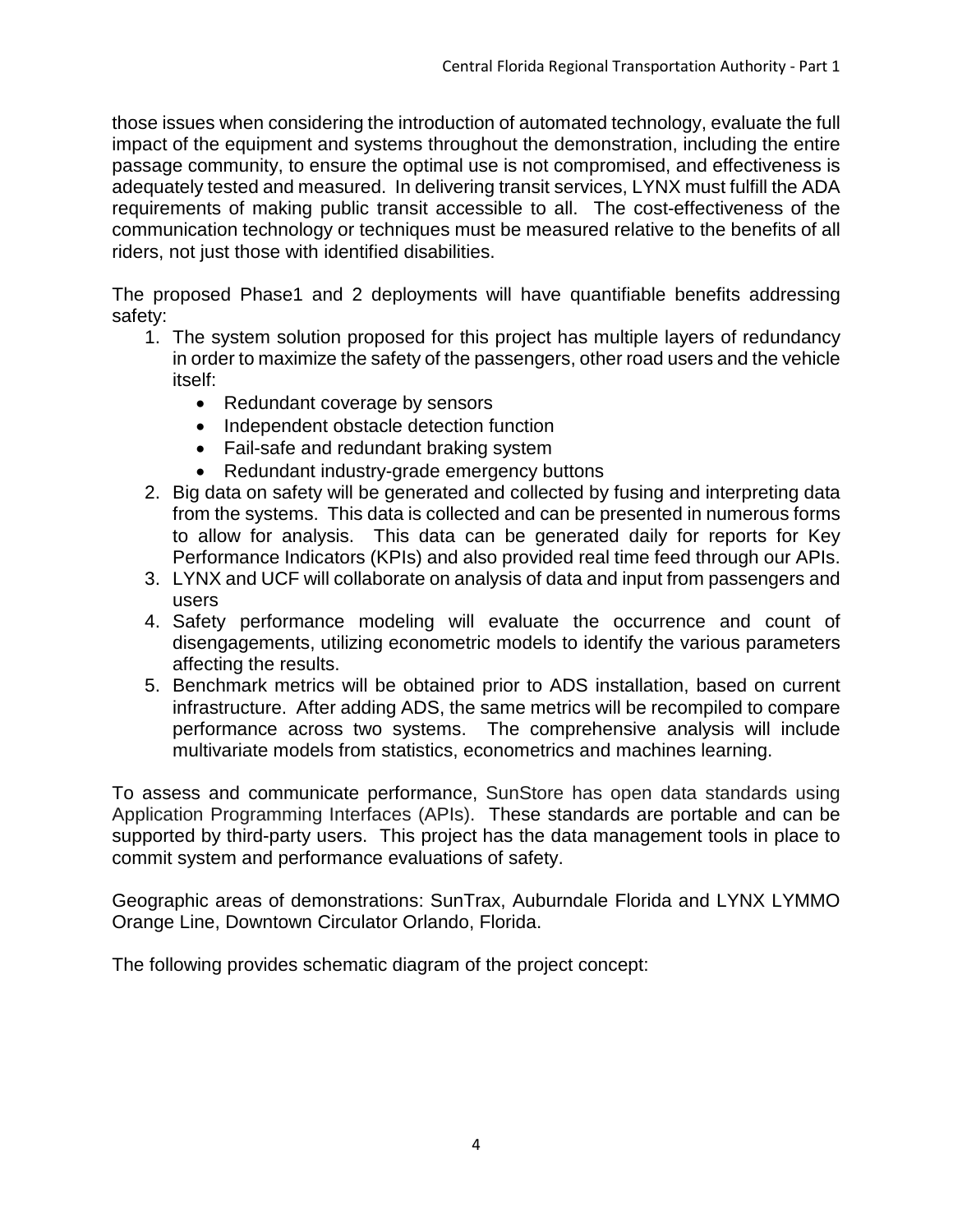

## <span id="page-9-0"></span>Project Goals

EasyMile will work with Proterra to install Automated Vehicle technology already in service on its EZ10 platform to two a Proterra 40-foot buses. This will involve the two partners working together to understand how to integrate the technology into the systems on the bus. At the same time, EasyMile will be developing new technical solutions to meet the needs of all users, including disadvantaged individuals and individuals with disabilities. This will result in solutions with multiple interfaces which that will provide the same interaction with passengers but in different forms. Passengers will be able to use the interface which that is easiest and most comfortable for them. EasyMile will work with LYNX on behalf of the two vendors for input from a transit agency perspective and will seek input from the disabled community to ensure that the solutions are developed with all passengers in mind.

Proterra will work with the Orlando Utilities Commission (OUC) and LYNX during the development of the automated bus to ensure that the required charging infrastructure is in place prior to the vehicle delivery. Proterra and EasyMile will also work with LYNX and the City of Orlando to prepare the new automated bus for service on the exiting bus rapid transit lines, LYMMO Orange and Grapefruit lines. Training will be provided to LYNX bus operators on how to control the bus during driver operations, such as deadhead to and from the depot, and how other bus operators in the lanes interact with the Autonomous Vehicle. LYNX, Proterra, EasyMile OUC, and the City of Orlando will work together to prepare to assist and educate the transit service riders passengers and those in the City of Orlando for interaction with the Automated Vehicle.

Initial testing of the vehicles will occur at the SunTrax testing facility by EasyMile and Proterra. This will also involve LYNX and the University of Central Florida learning about the operation of the vehicle, the capabilities of the automation, and an understanding of the operation of the vehicle.

As the vehicles moves from testing into physical demonstrations outside of the test track, Proterra will provide data on the operation of the vehicles and of the automation to LYNX,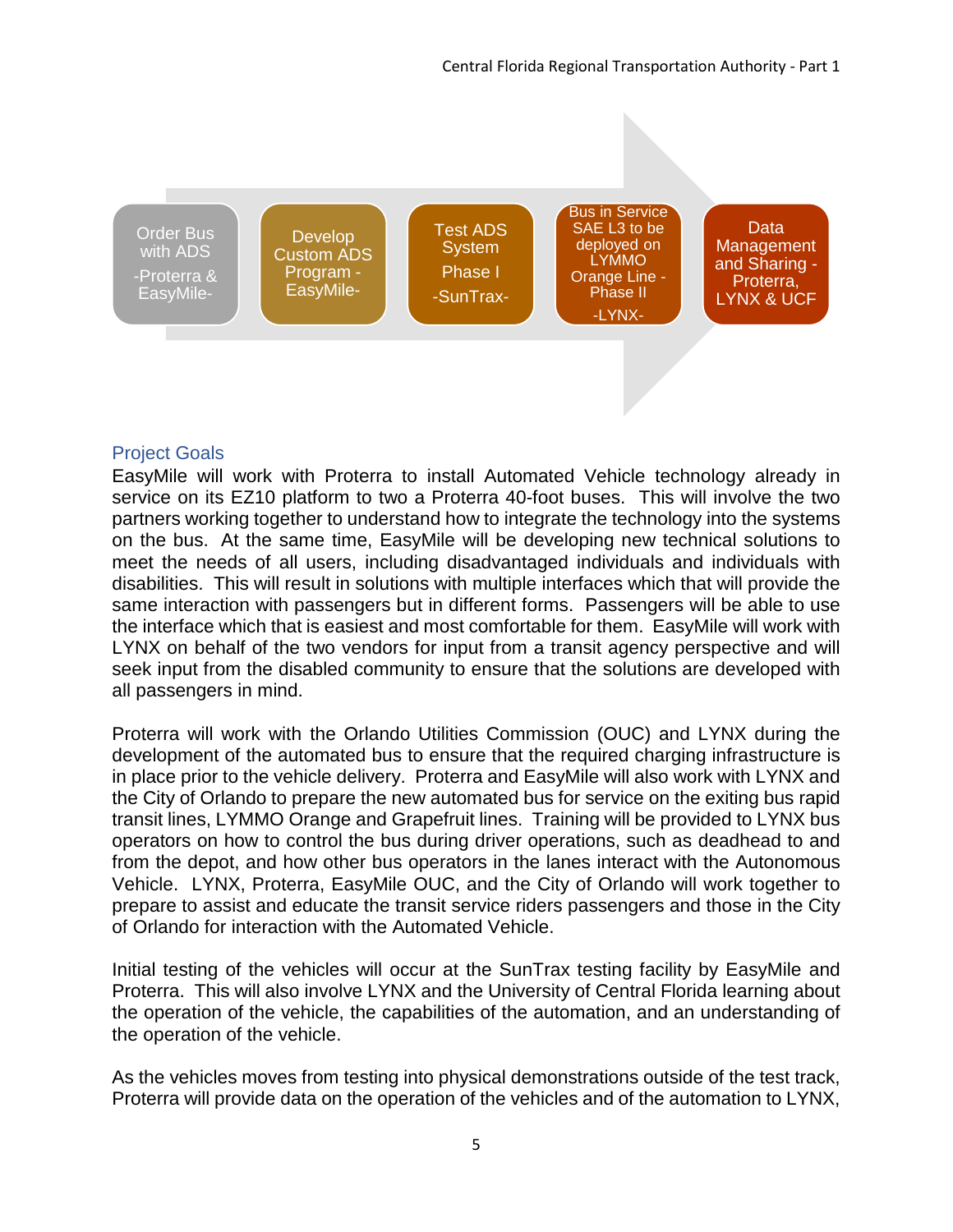OUC and to the University of Central Florida for analysis. This data will be stored in an account in the Florida Department of Transportation SunStore system. Access to data will be made available to each of the partners, to the USDOT, and to interested third parties.

All partners in the BANANA Project will be willing to meet with USDOT and with local AV partners (FDOT, Central Florida AV Partnership, UCF and Florida Polytechnic University, City of Orlando, MetroPlan Orlando) to share progress and lessons learned and to gain input throughout the duration of the project.

## <span id="page-10-0"></span>*Safety*

The technology proposed to be used for this demonstration was effectively proven on the EZ10 shuttle platform of EasyMile. Adapting the technology to a 40-foot electric bus with the same effectiveness and safety is one of the major goals of this project. Being able to produce a mass transportation vehicle that accurately detects, recognizes, anticipates and responds to the movements of all transportation system users could be the breaking point to develop safer public transportation across the nation. According to the National Safety Council, the state of Florida has had a spike of at least 5.8% in crash fatalities. The Proterra buses built for this demonstration will be built to the same standards as the EZ10 model described below whenever possible.

Safety is not just a goal for EasyMile but is the outcome of a well-trained, well educated, and motivated workforce providing consistently high-quality service. As in any complex system, the risk mitigation approach is at the core of good engineering practices and safe operations. EasyMile's comprehensive approach to safety; and the experience, expertise, tools, training and focus of every employee contribute to the achievement of this objective and will be applied to deployment of the technology on a Proterra 40-foot bus.

Thanks to more than 210 projects rolled out around the world in various weather conditions (winter, tropical and desert) and a variety of operating environments (open road, business park, cycle path, etc.), EasyMile has gained the experience to improve their technology with over 105 EZ10 shuttles deployed to date. Over the 155,000 miles traveled with this advanced shuttle and, with 320,000 passengers transported, EasyMile has had no accidents to report, either in automatic driving mode or during manual use by a trained agent.

Safety is the primary requirement and the key challenge in AV and Automated Transport Systems (ATS). Any accidental failures (safety issue) or intentional attacks (security issue) may result in severe injury or loss of life. Any missing consideration on either failures or attacks may lead to terrible consequence. EasyMile brings this focus on integrating safety into the solution to be developed for this project.

Safety and Security (S&S) are interrelated and, therefore, have to be aligned early in the development process. International standards from the International Organization for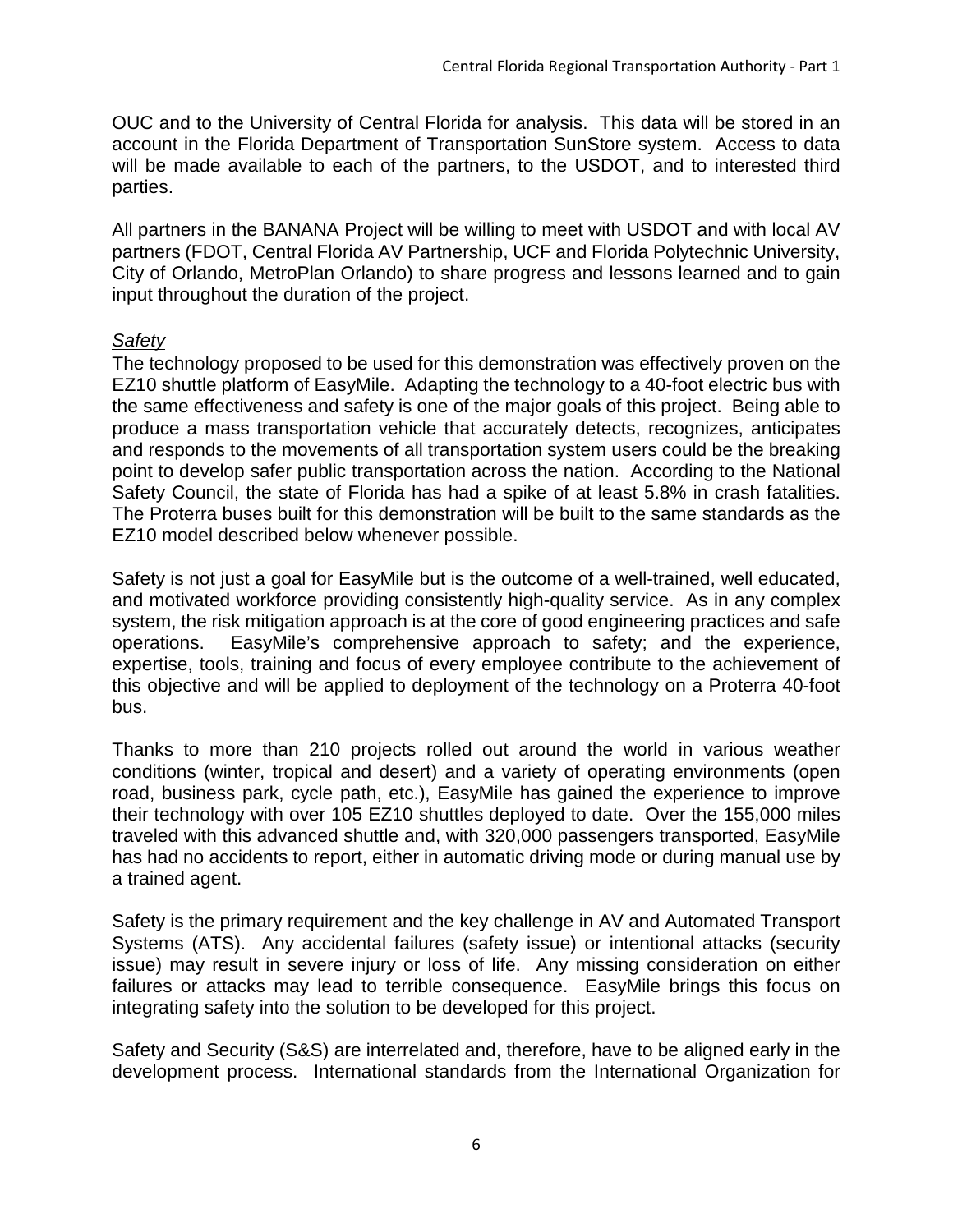Standardization (ISO 26262, and Society of Automotive Engineers (SAE J3061) will be followed for Safety and Security.

These standards do not address all the aspects of AV as these standards rely on a human driver controlling the vehicle, while EasyMile's ADS is fully responsible for driving the vehicles. Additionally, the standards do not consider all aspects of the ecosystem of ATS. Beyond the vehicle, the technology must be able to operate and interact with systems that are related to specific transit agency sites characteristics, to other subsystems (in addition to the AV), and to a human-based organization responsible for the daily operation.

Project partner EasyMile has developed an approach for risk management that it will bring to the BANANA Project that targets to align safety and security lifecycles. This approach is based on SAE J3061, SAE J3016, and ISO 26262 standards at an early development phase of AVs, and then is extended to the project phases of ATS commissioning and operation (i.e. ATS pre-deployment, ATS deployment, ATS agreement to start operation, and finally, ATS operation phase). The approach tries to connect safety failures, security attacks, and the associated countermeasures and risk reduction measures.

EasyMile has experience in projects dealing with systems, in particular with ATS, in which AVs are sub-systems, among others, installed onto a validated road network of a specific site, with dedicated infrastructure components, and managed by a dedicated operation team.



A comprehensive process for risk management will be implemented for the *BANANA* Project, considering the Safety & Security (S&S) learned from studies related to the AVs themselves, associated with the hazard and threat analysis related to the specific environments, and driving and operating conditions where each ATS is expected to be deployed.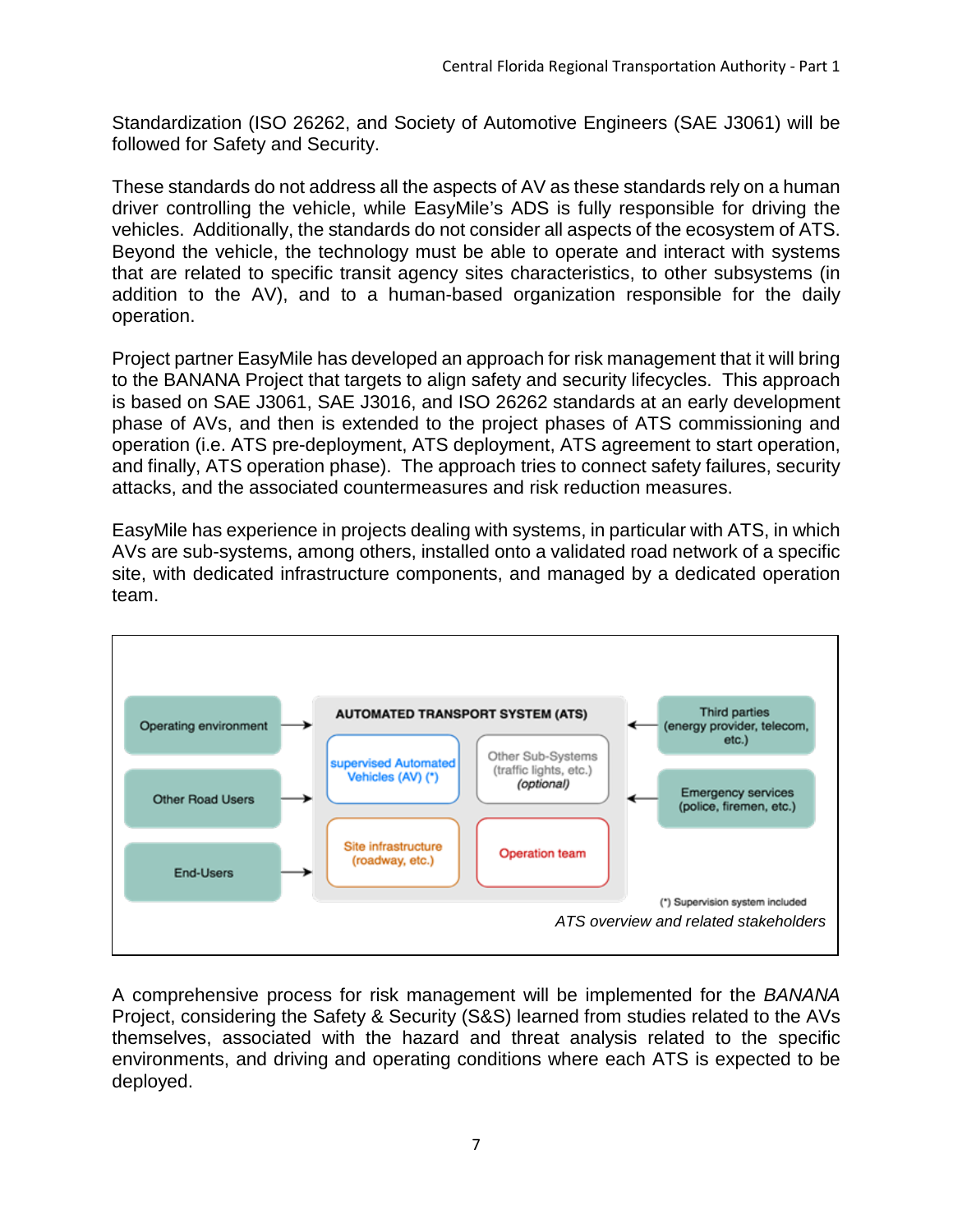The safety management process has been inspired by two domains of application - **Road vehicles** and **Guided vehicles** (e.g. tramways) - allowing the development team to define S&S objectives and requirements for such a system-oriented approach, not only limited to the vehicles.

Traditional safety tools and analysis will be applied in order to justify how the safety requirements are reached, as well as the limitations of the Operational Design Domains (ODD) and the related residual risks of each ATS.

As this project will be dealing with systems, vehicle design S&S requirements will be associated with additional external mitigation measures that are defined in the development specific to the site according to the project deployment procedures. These would be further designed site-by-site for other development and deployment projects.

The implementation of these external mitigation measures, and the definition of the operating rules will finalize the Definition Stage of the risk management process, by ensuring that each identified residual risks has been mitigated to an acceptable level.

The Operation Stage of the risk management process will then be ensured by LYNX who will provide daily operations the ATS vehicles.

Like complex transportation systems used in commercial aircraft, the solution provided by EasyMile for the Proterra buses has multiple layers of redundancy in order to maximize the safety of the passengers, other road users and the vehicle itself:

- Redundant coverage by sensors
- Independent obstacle detection function
- Fail-safe and redundant braking system
- Redundant industry-grade emergency buttons

## Redundant coverage by sensors

No certified LIDAR currently exist on the market today to meet our objectives; thus, our team will implement redundant sensor coverage on each vehicle using a combination of LIDARs from different suppliers. This architecture mitigates risk of single sensor failure.

As an example, on the existing EasyMile's EZ10 vehicle, four LIDARs each covering a 270° range are located at each corner of the vehicle. This offers a redundant 360° perception of the environment around the vehicle. Any obstacle within a 40m distance around the EZ10 will be detected by at least 2 to 3 LIDAR sensors.

Above the four corner LIDARs, the EZ10 also has one VLP16 LIDARs from Velodyne on both the front and rear of the vehicle to have a better awareness of its environment in 3D. These technologies will be adapted to and proven on the Proterra 40' bus.

## Independent Obstacle detection function

The processing power needed to run an autonomous vehicle is huge. Today there is not a commercially available certified processing unit with enough computing power to enable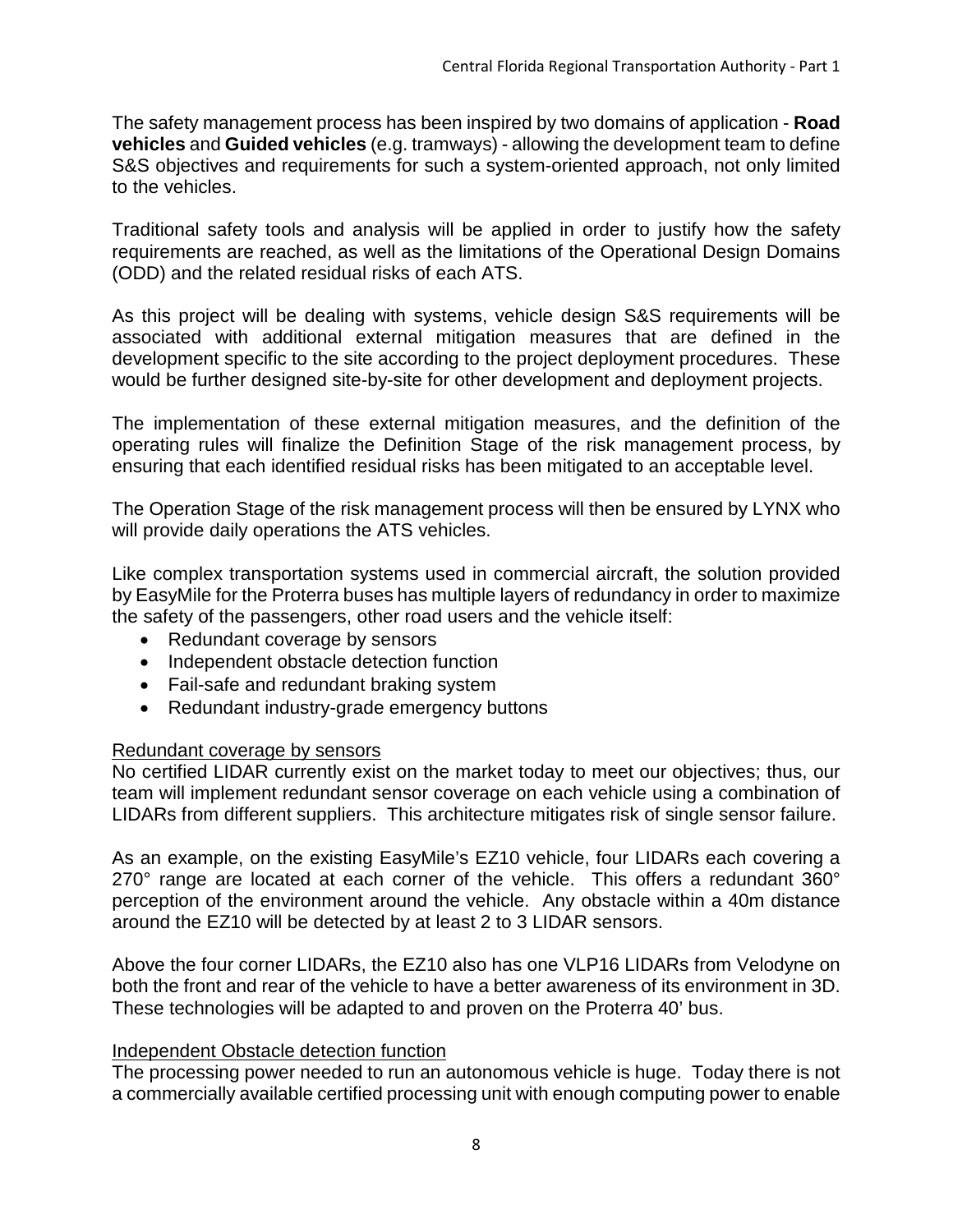all obstacle detection functions needed. Our solution is to add an independent Safety layer: The Safety Chain. This architecture mitigates the risk of processing unit failure (due to hardware or operating system fault) in the most critical situations.

The architecture that will be used on the Proterra bus consists of:

- An industry-grade computer with a tailor-made version of Linux, enabling better control of processing and cyber-security than commercial Operating Systems. Complex filtering algorithms are embedded on this computer to monitor obstacles around the shuttle, calculate collision probabilities and adapt its behavior accordingly.
- A Safety Chain based on a certified Programmable Logic Controller (PLC) is independent from the main computer. It uses very simple algorithms and can perform emergency stops should the main computer fail to anticipate the potential collision.

## Focus on the PLC

The PLC used in Safety Chain implemented by EasyMile is SIL3 certified (according to IEC 61508 Functional Safety standard) and PLe certified (according to ISO 13849 "Safety of machinery - Safety-related parts of control systems" standard).

The PLC performs the following tasks with a high safety level inherent to its certification:

- Continuous monitoring of critical components (such as steering and traction controllers, braking systems, LIDAR sensors, emergency buttons, main computer, etc.).
- Triggering of an emergency stop, in case the Safety Chain fails, the emergency button is manually activated, or a failure is detected by the monitored components. This will ensure that vehicle and its passengers are safe.
- Safe Door and Automatic Access Ramp management (opening and closing) one of the most critical functions in transportation systems because of potential injuries, failures and unavailability.

The PLC outputs take the highest priority over the other robotics, electronic or computer systems. In case the PLC encounters a failure, its certification level ensures that it will reach its fail-safe state. In this state, our fail-safe brake will be automatically activated to enable vehicle to stop.

## Redundant Braking System

Braking safely is crucial. Vehicles equipped with the technology provided by EasyMile use four independent braking systems. For example, on the EZ10:

During normal operations,

- The autonomous system can change its speed to decelerate smoothly, using the regenerative braking system.
- For harder deceleration, the system, can also use the electrical calipers.

In case of an Emergency Stops,

• The autonomous system uses both of the previous braking systems but also the hydraulic braking.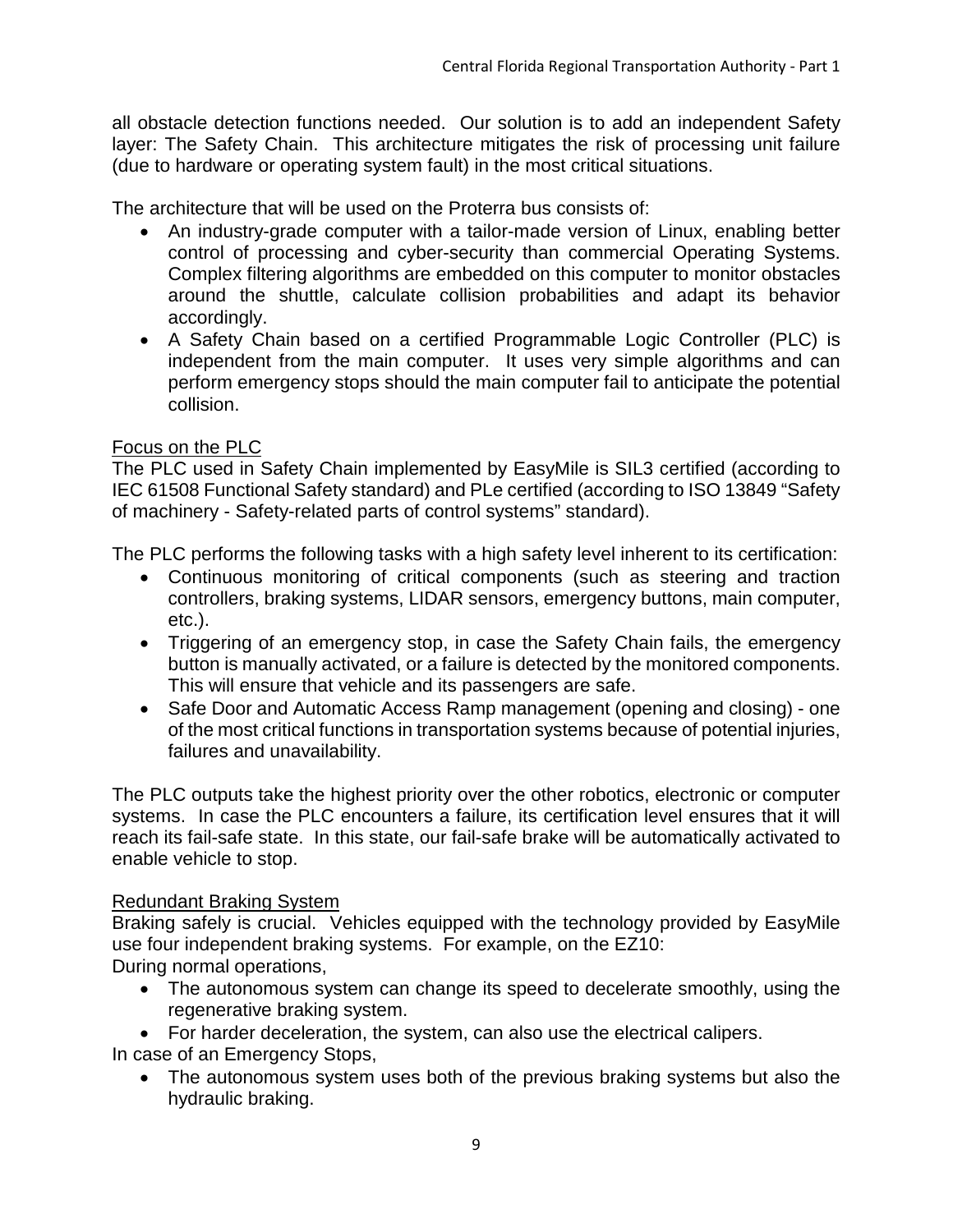In case of complete power loss, or when the vehicle is turned off, the fail-safe brake is automatically activated.

This architecture mitigates risks of failure in 2 braking systems and even a potential failure in the battery system that would lead to complete loss of electric power. This design will incorporate the existing safety features of the Proterra bus.

## Manual E-Stop

In case of an emergency situation, passengers of the vehicle can rely on redundant emergency buttons to request an e-Stop. The schematic shows the location of two interior buttons on an EasyMile vehicle. These will be designed and added to the larger Proterra bus to provide the same functionality.

In order to mitigate the risk of a short-circuit or a contact meld inside the button, the emergency buttons installed meet the following requirements:



- Health status can be monitored (normally closed)
- Resistance to single mechanical failure (double contacts)
- Multiple emergency buttons are located in the vehicle.
- They are continuously monitored by the PLC. If an error is detected, an E-Stop is required

Most standards and specifications require that a true Emergency Stop be a red button. In addition, it is often required that the button be located on a yellow background. These colors indicate that the device is an emergency control. We intend to use this recognizable color scheme in the Proterra automated vehicle.

## Cyber-security

Because safety also comes with security, cybersecurity is one of the main focuses throughout the entire project development and is embedded in every aspect of the software development process and validation protocols. The product and software team will set up various security gates to ensure the integrity of the whole system.

- During the design phase EasyMile will work with Proterra to located access to computer ports which will be locked so only authorized operators can access them.
- The EasyMile software code is continuously tested with tools that check to ensure that it is well written and does not have vulnerability to hacking attempts.
- Both the vehicle computer and the supervision tool necessitate authentication (login/password) to be able to access the data. The fleet management to be used is built in such a way that even if it is hacked, the safety of the vehicle cannot be compromised.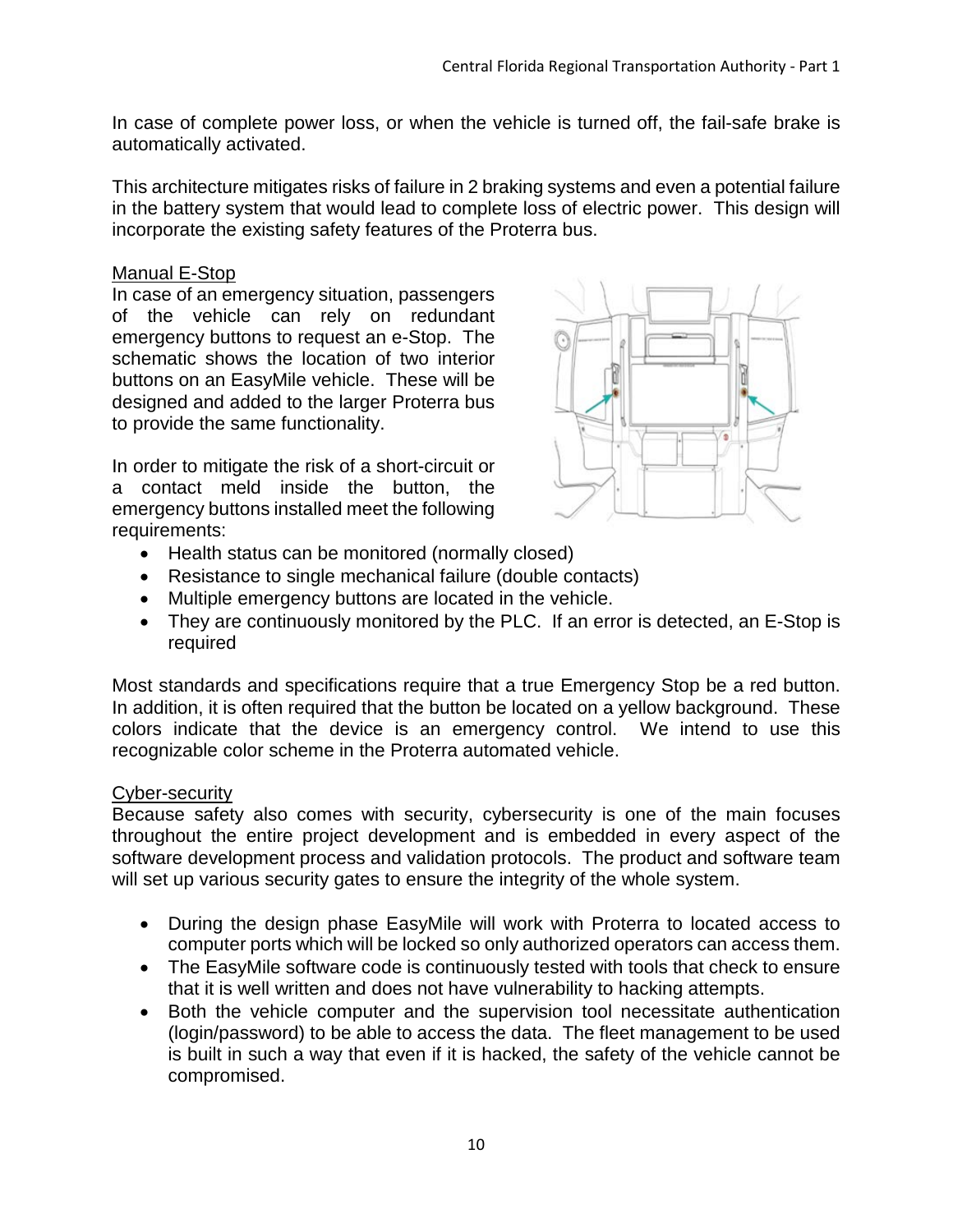- Mechanisms exist in the EasyMile's software to make sure that the embedded software is actually the EasyMile's software, meaning that an outsider could never incorporate unauthorized code into the vehicle. This will be applied to the Proterra automated vehicle.
- The Proterra automated vehicle will have an on-board security chain that stops the shuttle if any disturbance happens on the main computer.
- "Penetration tests" will be conducted, in which security experts will act as hackers to spot any security flaws.
- The vehicle will be connected using 3G/4G or Wi-Fi via an encrypted communication.
- The vehicle will stop if it deviates from its predefined trajectory and if the software crashes or does not respond as it should. To prevent any remote access, the protection relies on encrypted communication with EasyMile's servers and authentication with certificates. Advanced password protection policies that have been implemented by EasyMile will be use in this deployment.
- The manual driving controls and the safety loop of the vehicle for autonomy will be separated from the automated vehicle software will note be able to be controlled remotely.
- If the vehicle deviates from the trajectory, it would only be detected in a very short distance and automatically stop.

## **Black Box and Vehicle Monitoring**

The vehicle condition will be reported every half a second and stored with no duration limit in the vehicle supervision software servers. This data contains the results from the information processed and analyzed by the vehicle such as:

- Quality metrics (sensors, location and route monitoring)
- Position
- Assignments sent to the vehicle by the supervision system
- Usage statistics

The EasyMile solution is made with a Black Box module. The module records the raw data from the various sensors exchanged between the vehicle's hardware and software. If there is a critical event, all data 30 seconds prior to and 15 seconds after the event are recorded in a file to help understand and diagnose the event.

## Fleet Management Software

The EasyMile Fleet Management software suite is the electronic "brain" of the whole system and will be applied to the Proterra ATS. It is designed to be flexible and modular, so as to enable different operating scenarios and to adapt to various customer needs.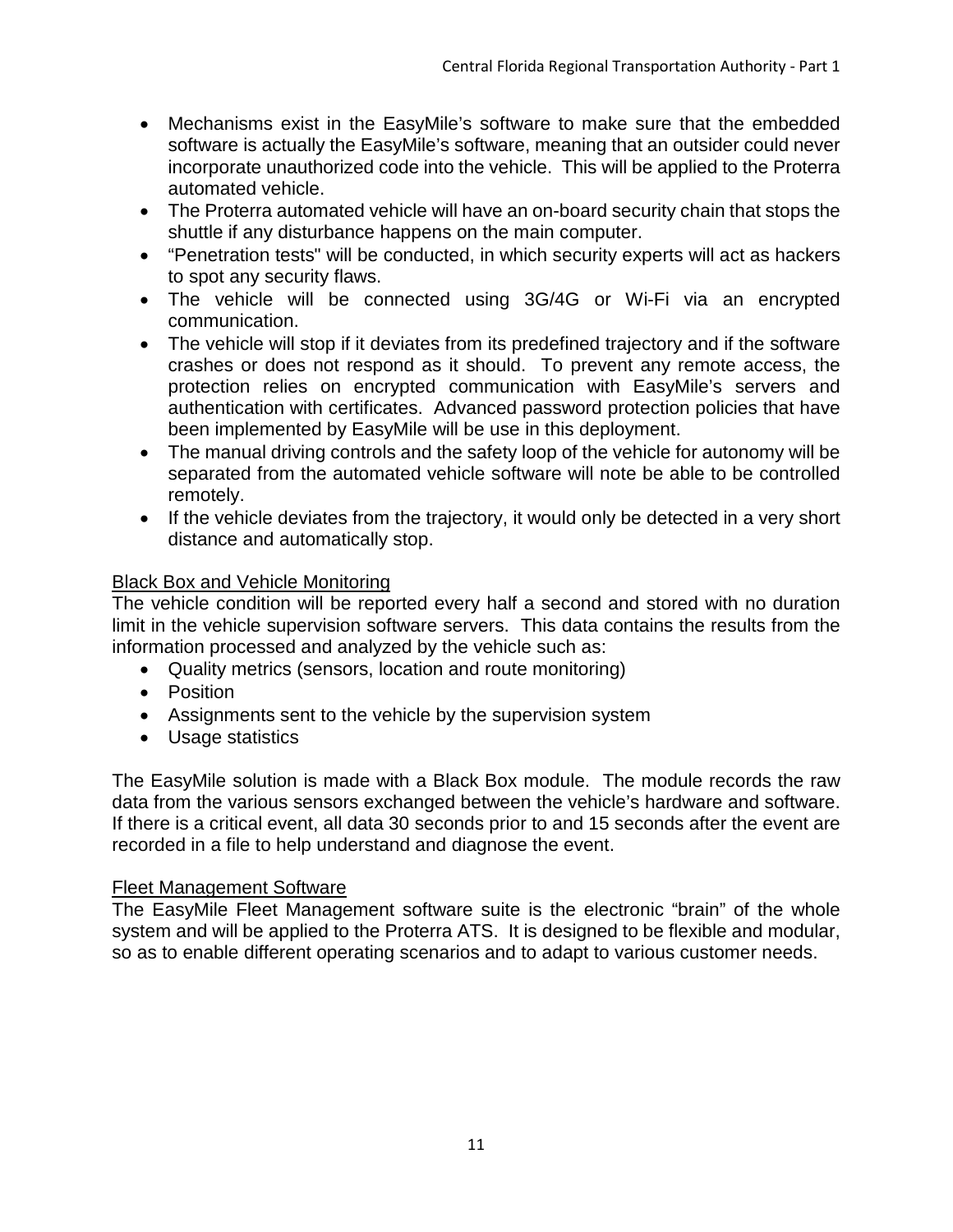*Multiple vehicles***:** Thanks to the use of an EasyMile communication protocol dedicated to supervising the fleet of autonomous vehicles, the software suite can be adapted with other manufacturers.

*Modular***:** The modular architecture of the EasyMile Fleet Management software suite allows easily integration to third-party software to replace or add to certain proposed functions.

*Interoperable***:** Application Programming Interfaces (APIs) allow third-party to connect to the EasyMile system that will be installed on the Proterra ATS. This system at provides connection at different levels based on other systems' needs (Position, Monitoring, Booking, Mission).

*Scalable***:** The Fleet Management System has been designed from its beginning by EasyMile to be fully scalable and adapted to large fleet of vehicles.

## The Proterra's Zero Emission Bus

Two 40-foot, electric Proterra buses will be used for this project. Having designed the vehicle purely as an electric vehicle, Proterra began with a light-weight, durable composite monocoque body structure manufactured from high strength fiberglass, carbon fiber, and resin with a balsa wood core. The benefits of using the composite body include: a lighter total vehicle weight (reducing the impact to local roads and infrastructure), improved vehicle efficiency and fuel economy, improved thermal and noise reducing properties, exceptional torsional stiffness (resulting in an excellent ride and handling), increased durability (LA Metro has reported that their composite bus bodies are expected to last up to 20 years), corrosion resistance, and best-in-class safety (better impact resistance). Most 40' electric buses that have traditional metal framed bodies weigh an average of 5,000 lbs. more than Proterra's Catalyst electric buses.

Additionally, the Catalyst battery-electric buses have a recessed cavity under the bus body between the axles for the high-voltage battery packs. Much like purpose-built lightduty electric vehicles, placing the high voltage battery packs under the body increase vehicle safety (located outside of the passenger cabin and below the side impact zone),

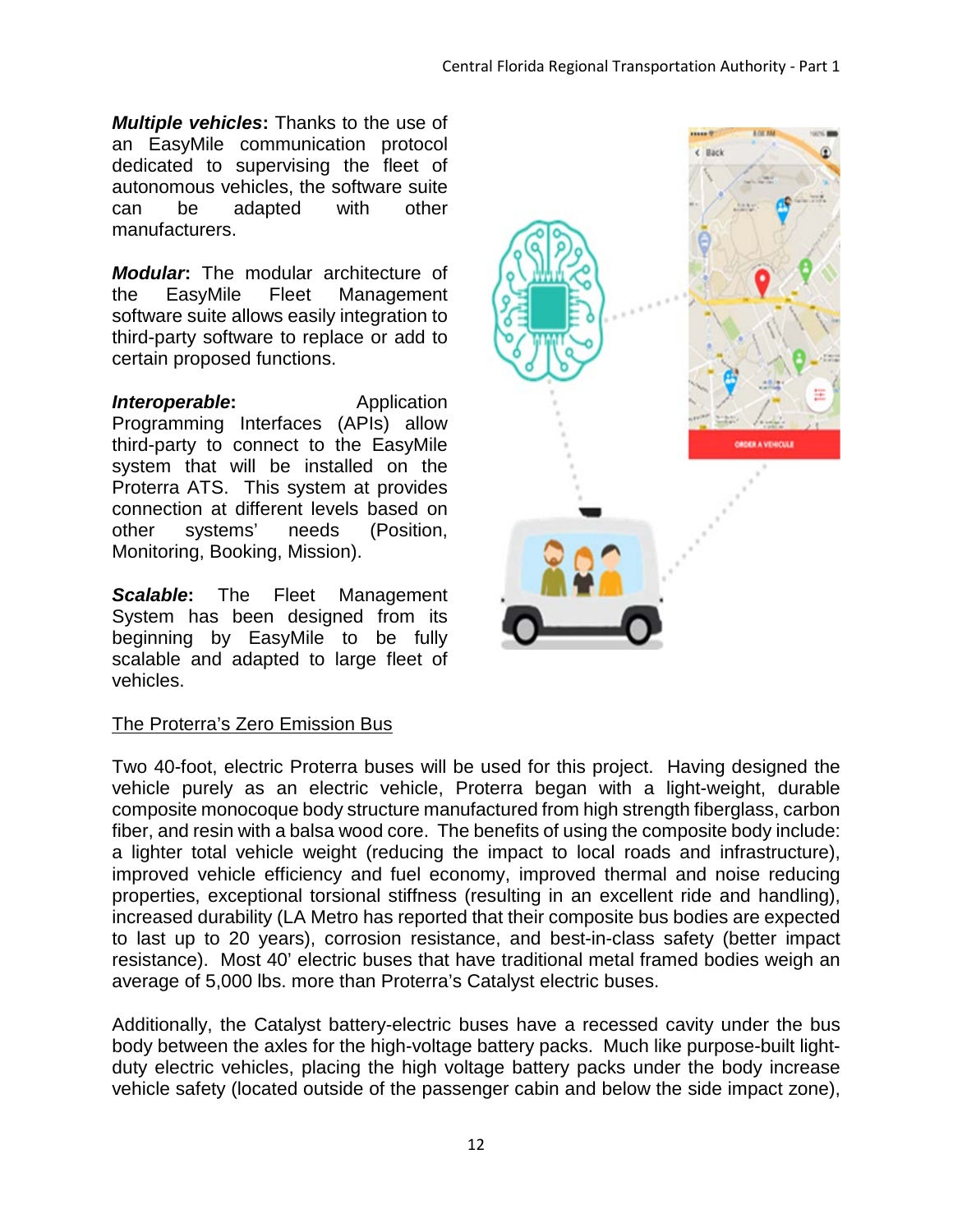improves the ride and handling (centering mass between the axles and low to the ground), and optimize the use of space around the vehicle (allowing for a rear window and a clean, simple powertrain design).

| <b>Description</b>     | Energy<br>Storage (kWh) | <b>Charging Strategy</b>          | <b>Operating</b><br><b>Design</b><br><b>Profile (hours)</b> |
|------------------------|-------------------------|-----------------------------------|-------------------------------------------------------------|
| 40' Bus Catalyst   440 |                         | 60 kW charger In-Depot   Up to 24 |                                                             |
| E <sub>2</sub> Max     |                         | $(Plug-In)$                       |                                                             |

Orlando Utilities Commission (OUC) strongly supports the conversation of the public transportation sector from internal combustion engines to electric. They will be supporting the LYNX infrastructure needs with a charging system.

## *Three Phases of Demonstration for Safety*

- 1. SunTrax, a testing ground for Phase 1, is a long-term partnership between the Florida Department of Transportation, Florida's Turnpike and Florida Polytechnic University and a high-tech hub for the research, development, and testing of emerging transportation technologies related to tolling, intelligent transportation systems and other advanced transportation concepts. Construction on the oval track is scheduled to be completed in spring 2019 and construction will begin in fall 2018 on the track's 200-acre infield which will include a simulated urban environment complete with buildings, pedestrians and more for automated and connected vehicle testing.
- 2. LYNX will move the vehicle a demonstration of typical revenue service on its existing LYMMO Bus Rapid Transit service, locally known as LYMMO. Initial testing will occur without passengers to ensure that the technology works in the real-world transit lanes. It will then move into a demonstration of the technology in a typical revenue service upon successful completion of testing.
- 3. A LYNX bus operator or staff member will be present onboard during operations to ensure all systems operate as designed, and to assist or take control should issues occur. LYNX and UCF will analyze the data during this operational period to identify how the electric vehicle performs in relation to the existing vehicles powered by Compressed Natural Gas, how the automation performs as designed and identification of parameters and potential causes when human intervention is required, and gather information from users on their interactions with the technology and recommendations for additional development

## <span id="page-17-0"></span>*Data for Safety Analysis and Rulemaking*

EasyMile collects thousands of data points by fusing and interpreting data from the sensors. This data is collected and can be presented in numerous forms to allow for analysis. This data can be generated daily for reports on Key Performance Indicators (KPIs) and also provided real time feeds through our APIs. For this demonstration the following data points will be provided digitally to allow for a thorough analysis of the performance of the vehicle: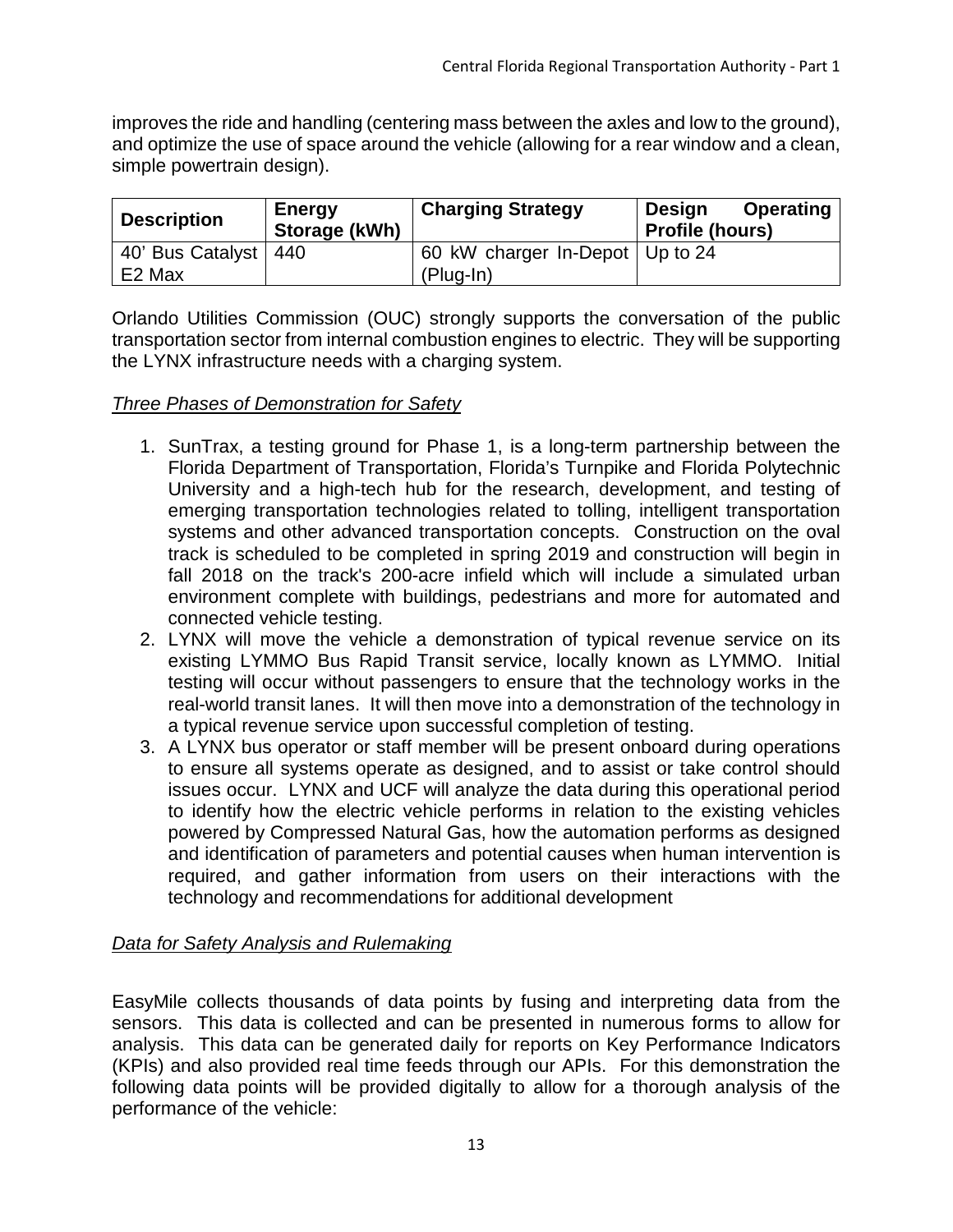- Real Time Position: latitude (radian WGS84) / longitude (radian WGS84) / theta (radian)
	- o Speed (m/s)
	- o Average
- Top Speed
- Battery level (%)
- External/Internal temperatures (°C)
- Doors: open/closed
- Vehicle Activity
- # of Ramp Deployments
- Percentage of time in Autonomous Mode Versus Manual
- Percentage of time availability
- Schedule Adherence
	- o Vehicle Pullout
	- o On time Performance by Stop
- Passenger Counts (insert Partner APC)
- Number of uses of vehicle accessories
	- o Wipers
	- o Bells/Horns
	- o Cameras

In addition, the software will be collecting some key metrics to provide a better risk analysis of the vehicle performance. The technology is premised on two major practices of Localization and Navigation while ensuring obstacle detection and avoidance.

A disengagement is considered "deactivation of the autonomous mode when a failure of the autonomous technology is detected or when the safe operation of the vehicle requires that the autonomous vehicle test driver disengage the autonomous mode and take immediate manual control of the vehicle" (California Department of Motor Vehicles definition).

EasyMile and Proterra are able to collect this data both digitally and through reports provided by LYNX, and will be able to provide information on the following:

- The total number of disengagements
- Circumstances or testing conditions
- Location
- Expected cause of the disengagement
- Total number of miles between disengagements

Some examples of potential causes for disengagements could be:

- Unexpected environmental changes
- Loss of Localization, causing a proper safety stop
- Poor driving road user
- Pedestrian not paying attention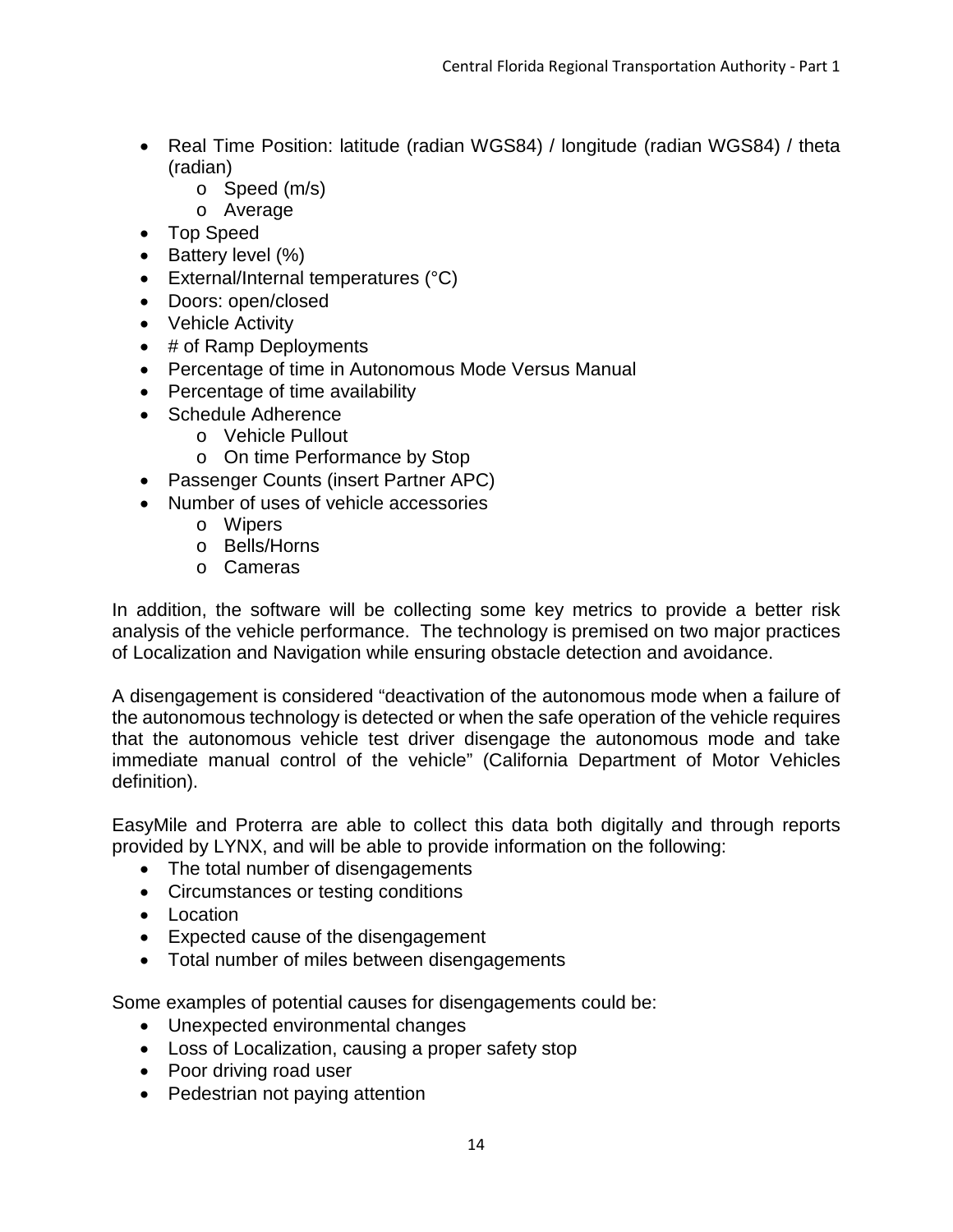- Unwanted movement of the vehicle causing safety system to stop vehicle
- System detects potential software malfunction
- System detects potential hardware Malfunction
- Obstacle that cannot be circumvented
- Passenger discomfort requesting a stop

Analyzing frequency and the cause of disengagements provides the best metric on how the autonomous technology is performing. The data from this metric will be key to identify risks, opportunities, and insights to advance rulemaking in parallel with the evolution of AV system capabilities including:

- Optimum speeds for AV's that provide the highest level of accuracy in obstacle detection
- Optimum speeds for speed limits on other road users
- Optimum management of AV and other non-AV buses operating on the same route (bus bunching, headway management, On-time performance, etc.)
- Education of for pedestrians along AV Routes
- Initial environmental conditions, such as warm sunny climates, and evolving into rain and snowier areas
- Passenger behaviors that affect performance of the AV
- Parking rules along AV routes
- Infrastructure improvements to support better localization for AVs
- Introduction of connected corridors to provide better information for AV's

## *Data Storage and Analytics*

**SunStore** serves as the backbone of the region's Transportation Systems Management & Operations (TSM&O) efforts. Through SunStore, this area and this region are *Connection Ready* and ready to support the ADS demonstration. SunStore access is provided by the FDOT without cost to the project.



The data described above will be employed by UCF data analytics team members to draw further insights on the ADS performance

in terms of meeting ridership needs and safety. Specifically, the data generated will be analyzed using state of the art statistical and machine learning methods to offer performance evaluation metrics for proposed system as well as future research efforts. A brief description of the performance metrics is provided below:

• *Modeling the number and probability of disengagements:* An important part of analyzing the safety performance is evaluating the occurrence and count of disengagements. The research team will develop an econometric model to identify the various factors affecting these events. For example, specific roadway conditions (such as grade), temporal conditions (such as rain and nighttime) and user factors (such as older individual or distracted driver) that might affect disengagements. Understanding these events would enable the research team to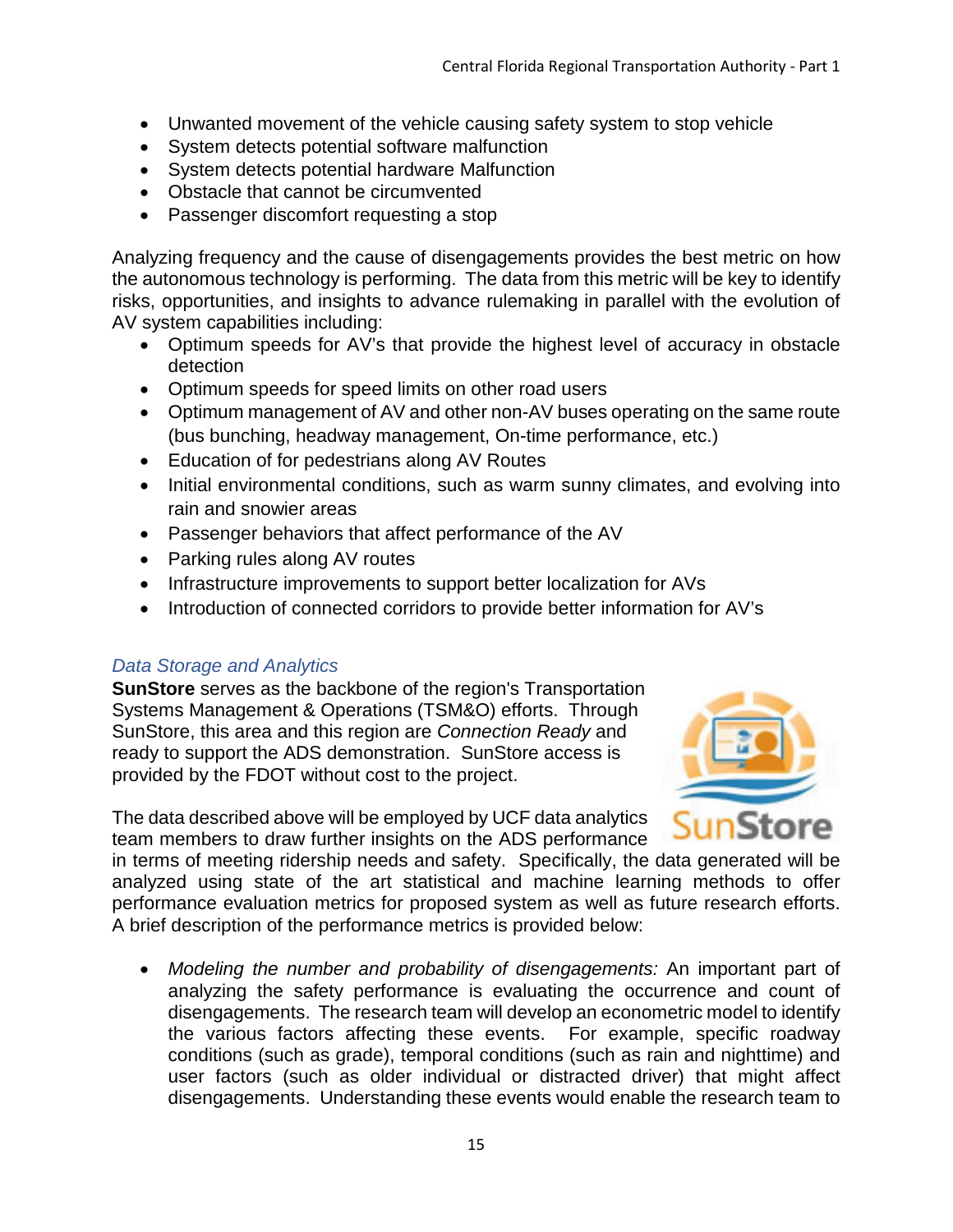provide advance warnings to the operator of a potential event and provide additional time to ensure safe operation. The modeling framework would follow a negative binomial based regression model for number of disengagements and a binary logit model structure for probability of disengagement at an event level.

• *Comparing the performance of ADS infrastructure to existing infrastructure:* A major impetus for employing ADS infrastructure is to enhance the overall performance and safety of the service currently offered by LYNX. To conduct a comprehensive evaluation, the research team will compile data on current ridership, boarding and alighting times, challenges with boarding and alighting for disabled individuals (including measuring time to board and alight), run times of the bus with particular emphasis on times in the presence and absence of disabled individuals. Overall, by measuring these data prior to ADS installation a benchmark for manual infrastructure will be established. After adding ADS infrastructure, the same metrics will be recompiled to compare performance across two systems. The comprehensive analysis will offer clear guidance on the value offered by the ADS infrastructure under consideration providing valuable lessons for future installations. The comparison will include multivariate model developments drawing on approaches from various fields such as statistics, econometrics and machine learning.

## *Data Sharing Agreement*

LYNX and its partners hereby confirm our agreement to negotiate and sign a mutually agreeable data sharing agreement with USDOT as a requirement for the award. LYNX has in place a Data Sharing Agreement signed with the Orlando Utilities Commission in 2018.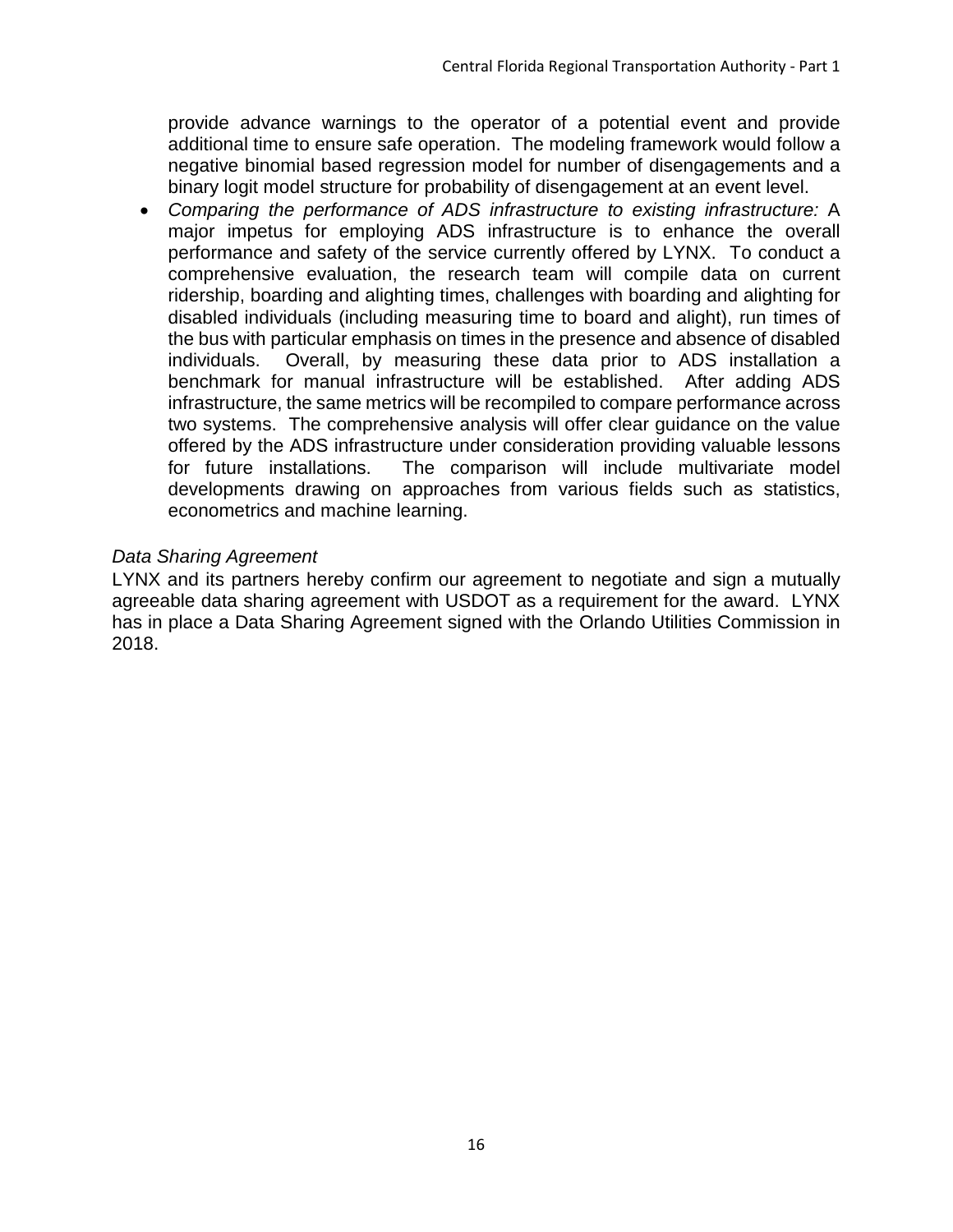

## <span id="page-21-0"></span>*Collaboration*

The success of this project will be based on the collaboration of each partner. That is the reason why every partner on this project has an important role as described below:

- Easymile and Proterra collaborate on development of automated 40' bus; collaborate with OUC on charging infrastructure.
- Easymile and Proterra provide overview of technology development of disability access for visual impairment, hearing impairment, mobility impairment, disadvantaged population (low income) and non-English proficiency; LYNX will provide input.
- Easymile and Proterra develop and provide testing plans to LYNX, UCF, City of Orlando and OUC.
- Easymile and Proterra provide training to LYNX, UCF, City of Orlando and OUC for operation, maintenance and integration.
- Easymile and Proterra collaborate with LYNX, UCF, FDOT and USDOT on provision and interpretation of data.
- LYNX and UCF collaborate on analysis of data and input from passengers/users
- All partners collaborate on developing reports on considerations in the design of automation systems for fixed route buses, incorporation of disability access into automation, lessons learned, and recommendations for further research and development.
- All partners are willing to meet with USDOT and with local AV partners (FDOT, Central Florida AV Partnership, UCF and Florida Polytechnic University, City of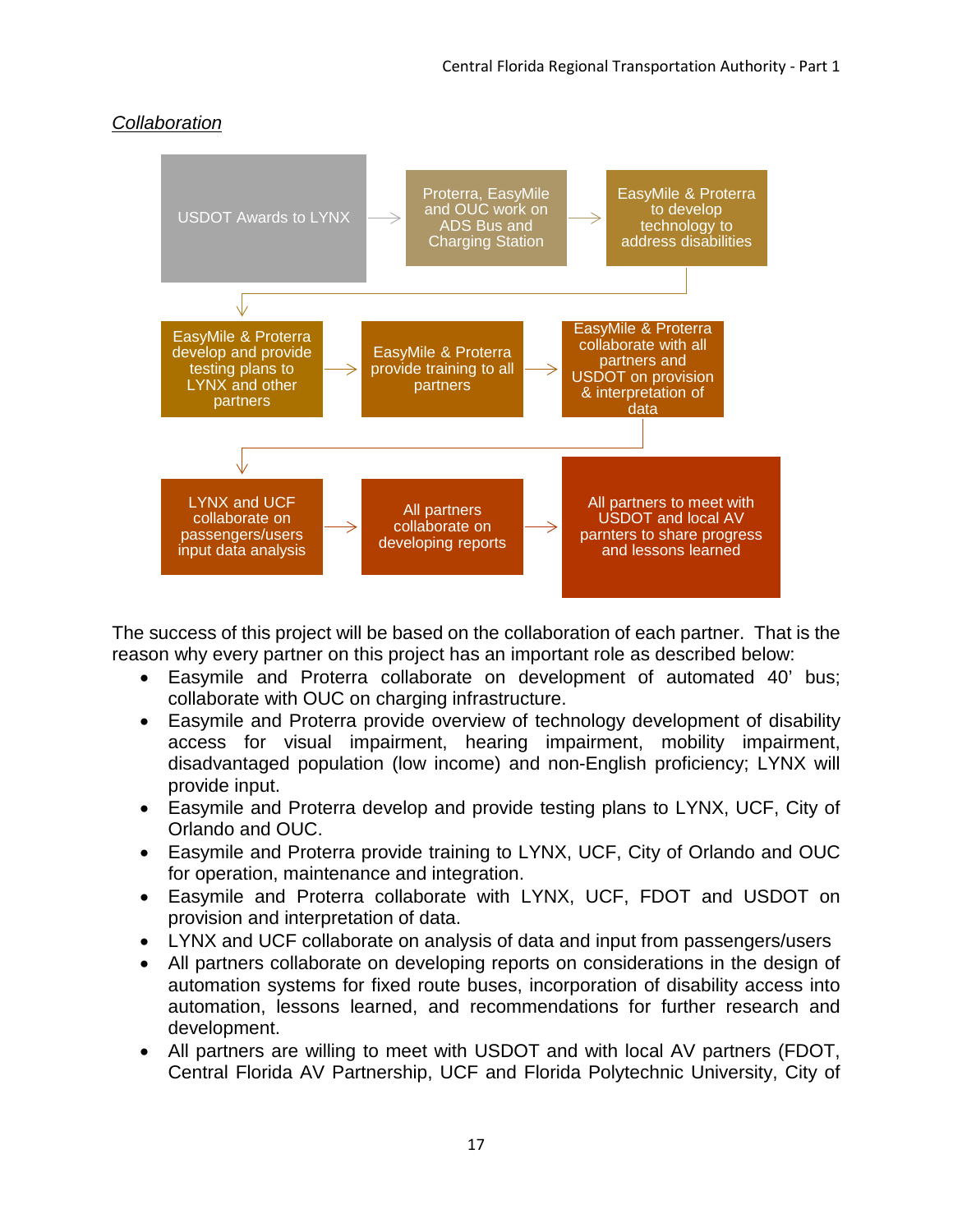Orlando, MetroPlan Orlando) to share progress and lessons learned and to gain input.

#### <span id="page-22-0"></span>Focus Areas

## <span id="page-22-1"></span>*Significant Public Benefits*

Automated vehicle technology by EasyMile has been developed and demonstrated in smaller scale vehicle with capacities up to about 12 passengers. Most of these demonstrations do not involve revenue service but are on limited segments of roadways with limited interaction with vehicles and pedestrians. This project intends to move automated vehicle technology to a full size 40 foot transit bus with a demonstration of the technology in a typical revenue service on the LYNX bus rapid transit service, known as LYMMO. This service operates in downtown Orlando and will involve dedicated lanes that have adjacent and crossing pedestrian traffic, interaction with transit specific traffic signals, and interaction with other vehicles including buses without automation controlled by bus drivers, private vehicles in adjacent lanes at intersections and that enter the bus lanes without authorization, and bicycles that can cross or enter the lanes at any time from sidewalks and adjacent streets.

This project will also develop prototype automation systems that take into consideration the needs of individuals with impairment and disabilities. The project team intends to ensure that any automation that reduces or removes the need for a vehicle driver does not unintentionally create a barrier to persons with impairments or disabilities by the remove of removing assistance provided by the vehicle driver.

## <span id="page-22-2"></span>*Addressing Market Failure and Other Compelling Public Needs*

EasyMile has not been able to begin a project in the U.S due to the high cost and complexity of integration with an FMVSS compliant vehicle. Building on a vehicle specifically designed for autonomy requires significant less investment but would not comply with FMVSS thus rendering it not commercially viable or scalable. Also, the demand for 40' bus AV's has not been established to approve the cost of research, components, and validation as a high priority for manufacturers.

## <span id="page-22-3"></span>*Economic Vitality*

The Proterra Catalyst 40' bus is 100% Buy America compliant, has over 70% domestic production of American sub-components in 34 states and is assembled in the US.

Phase 2 Demonstration is the downtown urban core, the historic and cultural heart of Orlando, with 74,000 workers, 16,910 residents within a one-mile radius of downtown, and over 11 million square feet of office spaces. With the region's first Sunrail commuter system and expansions of the downtown LYMMO, Orlando joined the Energy Secure Cities Coalition (ESCC) as its 10th American City.

Central Florida is advancing several intelligent transportation system technologies aimed at enhancing pedestrian safety and easing congestion, funded by an \$11.9 million grant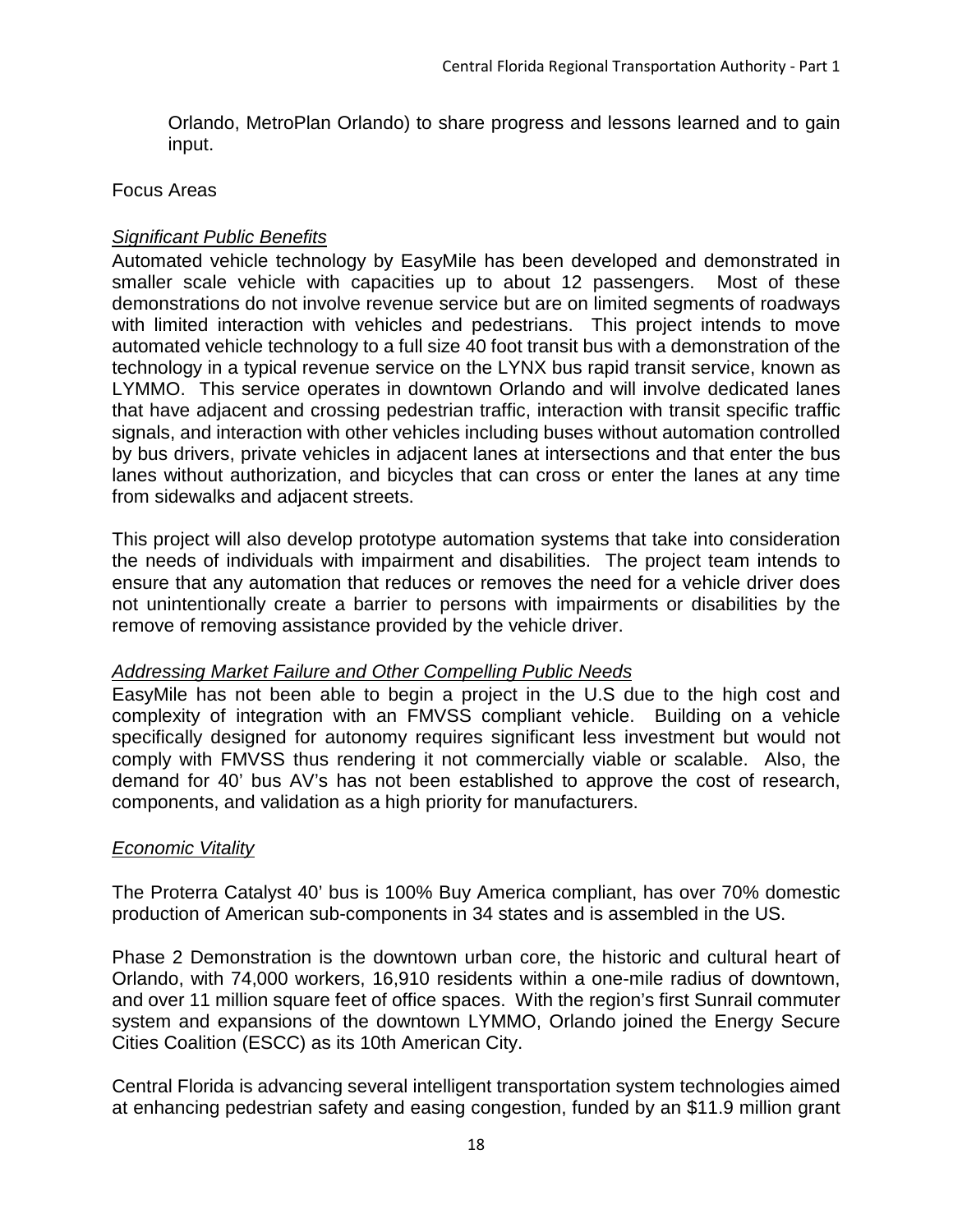from the Federal Highway Administration. Plans call for applying the technology to the development of Creative Village, where UCF / Valencia downtown campus will open in 2019, adjacent to LYNX Central Station and is served by the LYMMO BRT.

LYNX partnered with the City of Orlando consortium in the USDOT's Smart City Challenge Project application. While not USDOT funded, the City continues to pursue its Smart Orlando project.

In related work, LYNX has developed the Autonomous Vehicle Mobility Initiative (AVMI) with the specific objective of providing the Orlando metropolitan region and in partnership with the City of Orlando and METROPLAN Orlando, with research, planning, design and implementation support of AVs in urban transit utilizing Electric Buses.

A LYNX EV/AV initiative is planned to coincide with service needs driven by the opening of the UCF / Valencia College campus and Creative Village developments in 2019. When complete, this sustainable neighborhood development will represent a diverse and dynamic mix of uses including up to 1,200,000 square feet of office/creative space, 750,000 square feet of higher education space, 1,500 residential units, 1,500 student housing beds, 150,000 square feet of retail/commercial space and 225 hotel rooms. At build-out, Creative Village encompasses well over \$1 billion in new development.

## <span id="page-23-0"></span>*Complexity of Technology*

The technology proposed to be used for this demonstration was effectively proven on the EZ10 shuttle platform of EasyMile which is a *Level 4* according to the SAE definition of Driving Automation Systems for On-Road Motor Vehicles - J3016\_201806. A Level 4 system is an Automated Driving System (ADS) that can itself perform all driving tasks and monitor the driving environment – essentially, do all the driving – in certain circumstances. The EZ10 is preprogrammed by EasyMile engineers or certified partners to run on predefined routes or network of routes, under certain circumstances. Adapting the technology to a 40-foot electric bus with the same effectiveness and safeness is one of the major goals of this project.

## <span id="page-23-1"></span>*Diversity of Projects*

Being able to have a mass transportation vehicle that accurately detect, recognize, anticipate and respond to the movements of all transportation system passengers could be the breaking point to develop safer transportation across the Nation. It is essential that the deployment of technology does not cause public transit services to become less accessible to any individual already using the service or who might be prevented from using the service. Conversely, the deployment of technology should consider the needs of all passengers and not just accommodate but improve the access and ease of use of the services.

## <span id="page-23-2"></span>*Transportation-challenged Populations*

Drivers of public transit vehicles currently provide assistance to individuals, including individuals with disabilities that enable them to use the services. Some are obvious while others are just as important but are more subtle.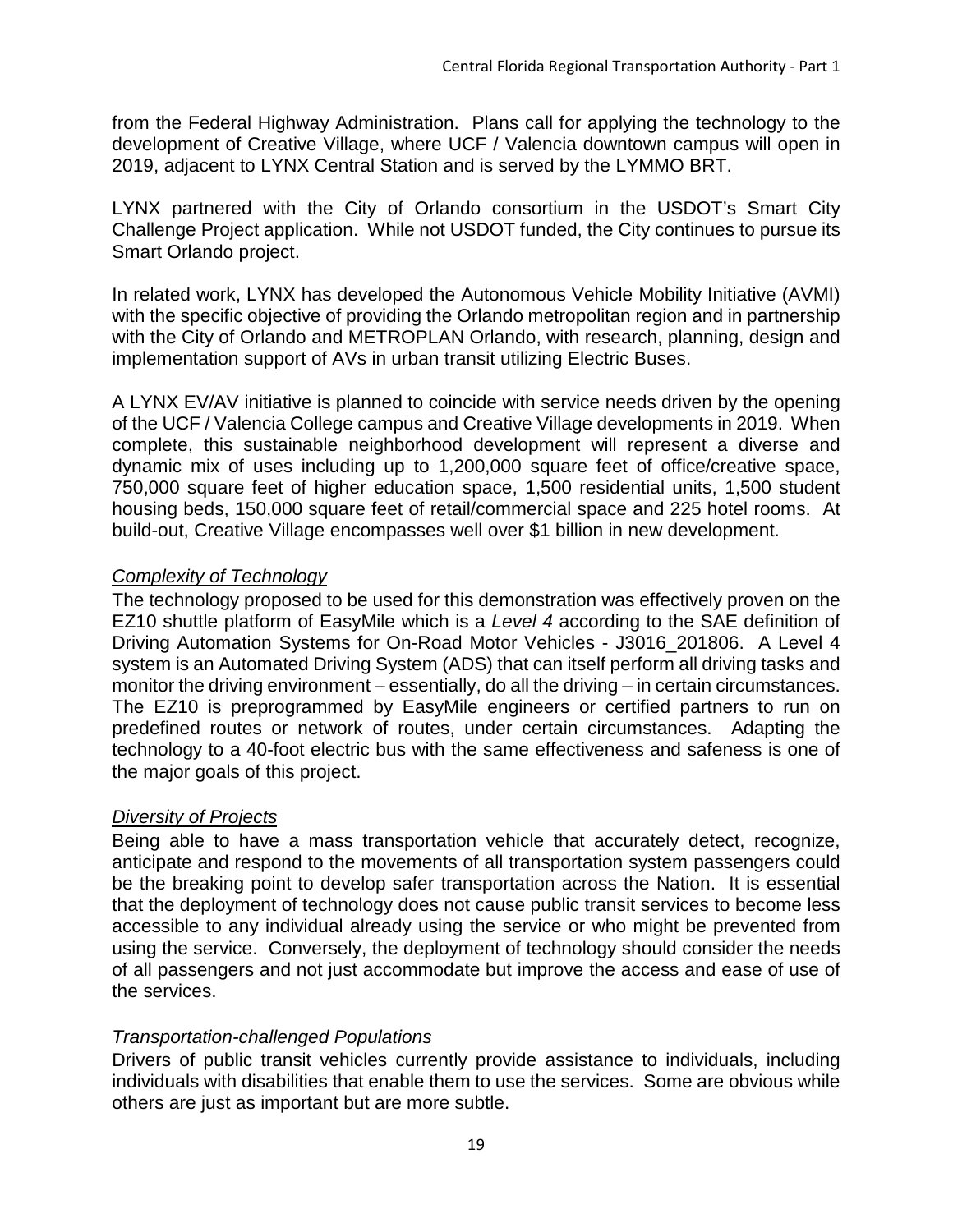Autonomy presents numerous advantages to mobility, but also needs to consider accessibility for all. During the scope of this project, a safety operator will be on board at all times thus providing comparable support to a bus driver today. However, it is still important to design features that support a completely autonomous ridership. There are a number of areas that we will attempt to address within this project:

- External Communication Tools. *Objective: Provide individuals with visual impairments multiple options to track and board the vehicle.* Today AV technology available is similar to an automated train at the airport. We are able to provide audio announcements for every movement of the train, including arrivals, departures, door location and next stop. In addition, we can explore adding in text & mobile applications that provide the same information for the rider.
- Rider Interaction Systems. *Objective: To allow the rider to send a communication to the bus or call center about a request for assistance.* An autonomous vehicle needs to be able to vary the time at station to ensure all passengers have ample time to board a vehicle. Our technology can adapt based on the request from the passenger if notified. We will explore developing both physical notification tools at the stop as well as phone and mobile applications that provide the rider this option. By notifying the vehicle of the extra assistance required, it can remain at the stop until directed by the passenger to leave, again through a physical button or phone.

There is more development around automated wheelchair restraint systems that can be explored during the scope of this project.

• Visual Impairment – Individuals with visual impairment need to be able to understand how to access and utilize the transit system without relying on the assistance of others, especially in an automated environment designed to not have a human driver. The individual must be able to determine when a vehicle arrives, that the vehicle is a transit vehicle and not another vehicle stopping at or near the stop. The service or route being provided by that vehicle must be easy to identify and understand. The individual must be able to determine the location of the doors to board the vehicle and whether the doors are opened or closed. If the individual is required to take an action to open the doors on an automated vehicle, such as pushing a button, the individual must be provided information on what action is required, where the interface is located, and how it works. Next the individual with a visual impairment must understand what is expected of them once they board the vehicle. If they are requested to interact with the vehicle to close the door, they must understand the action requested, where the interface is located, and how to use it. The individual must understand if they are to locate a seat and if so where it is located, or if they are expected to use an interface to identify their intended destination including the location of and function of the interface. It is also necessary for the individual with a visual impairment to understand if a fare is required to be paid, how much the fare is, and how they pay and confirm the payment has been made. The operation of the vehicle must be understood by the person with a visual impairment, so they understand the progress and the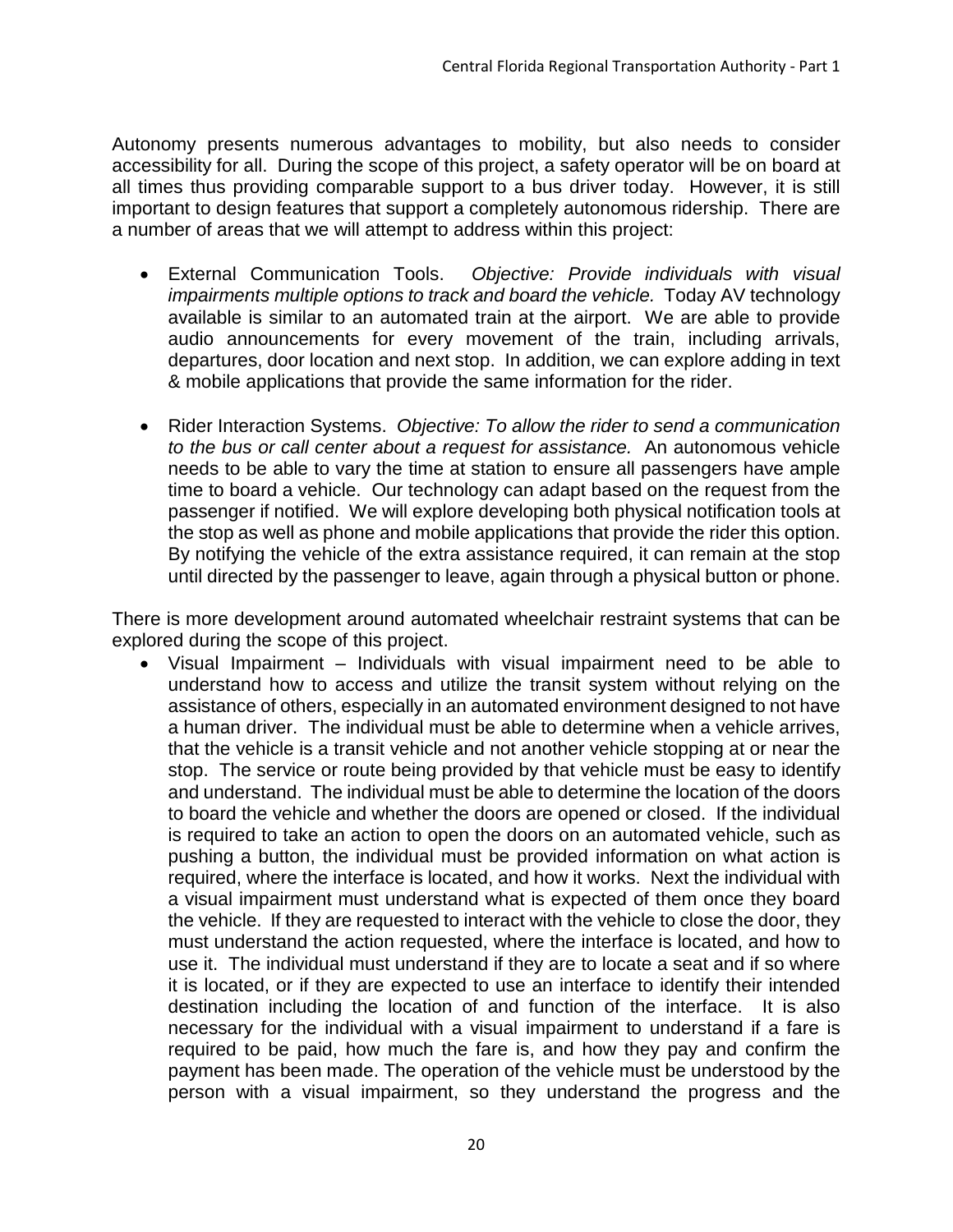completion of their trip, without the requirement of assistance from others. If the vehicle is not moving after the individual has taken their seat, the individual must be able to understand if it is waiting for a red light, is on a timed departure or waiting for another individual with a trip reservation, or is waiting because they did not complete one of the boarding procedures and therefore have another step to complete in the automated boarding process. Arrival at the desired destination needs to be clear to the individual with a visual impairment in a manner that does not single them out in a manner not done to other individuals. For example, the vehicle cannot call them out by name and announce their destination, reducing their privacy when not done for the other passengers. The individual must be able to understand when the vehicle has arrived, fully stopped, and that the doors are opened and it is safe to exit. If the passenger is expected to interact with the vehicle to open the doors, it must be made clear that the vehicle is ready for the doors to be opened, where the interface is located and how it works, and if the individual is expected to interact after exiting to complete the exiting process and close the door. Additionally, as the technology allows a more customer-responsive service and possible dynamic routing, the individual with an impairment will need to know where they are located in relation to their intended destination. Is the door to the office directly ahead, the next building to the left, or located on the other side of the street behind them? Most of these functions are currently handled through interaction with a vehicle driver. Operation of vehicles without a human presence should include automation to make these interactions as seamless as possible, ideally minimizing the need for physical interaction with the vehicle as much as possible and requiring a little instruction as possible. When audible queues are used, they must be clearly understood and not lost in the background noise, must be presented in all languages used by the transit agency for communications with customers, and must be unexpected and potentially missed.

- Hearing Impairment Some solutions for visual impairment can use audible messages, but it must be understood that these solutions cannot be used exclusively as they could marginalize individuals with hearing impairment. All user interfaces must be designed to operate in a manner that does not exclusively require eye sight, does not require hearing ability, and that does not require the ability to read. Ideally interfaces will have multiple means of interaction, each of which provides the same level of interaction for all individuals.
- Mobility Impairment Some individuals with a mobility impairment may be able to access and utilize a driverless automated vehicle without assistance, but may require additional time in boarding, fare payment, seat selection, and exiting at the end of the trip. Automated vehicles need to be able to react and provide this added time as needed to ensure the individual has had enough time to complete each step in the boarding and alighting process. These individuals may be more vulnerable at greater risk for injury should the vehicle start to move before they are securely seated or the doors prematurely close. Individuals with mobility impairments who use mobility aids such as wheelchairs or walkers require additional assistance to board, ride in, and exit from transit vehicles. Transit agencies attempt to make as many transit stops accessible as possible, but cannot provide level boarding without gaps at all stops. This necessitates kneeling buses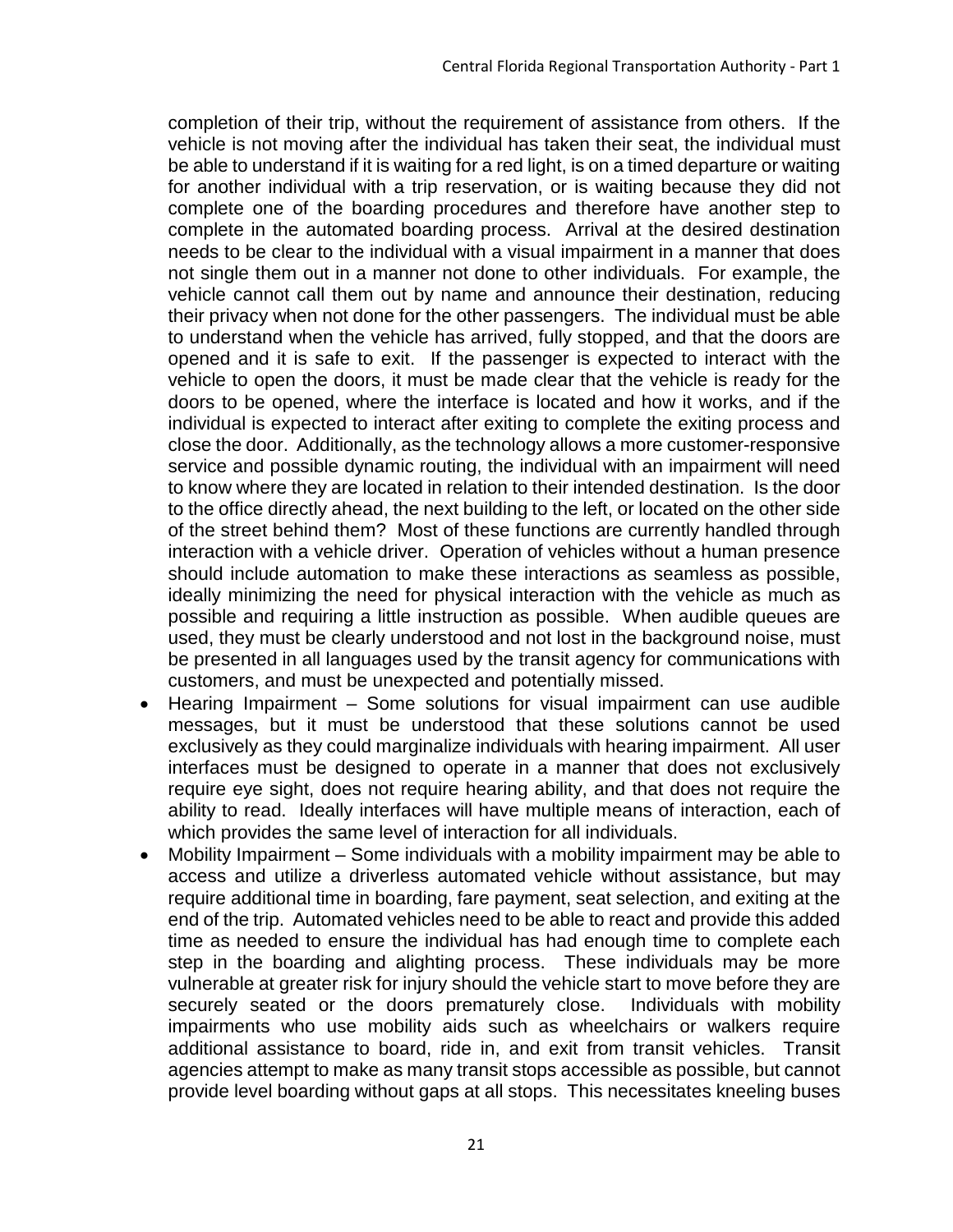that reduce the effort to step into and out of a vehicle and ramps or lifts for individuals that cannot otherwise step into the vehicle or are using a mobility aid. When the vehicle arrives at the stop, a driverless automated vehicle needs to have a means of determining whether it is required to kneel or to deploy a lift. The technology solution should rely on as little interaction as possible by the passenger to ensure that the majority of passengers are able to use the interface regardless of constraints caused by a disability. The technology must be able to identify a location in which the door is not blocked by an obstruction such as a bench, pole, mailbox or mud puddle. It also must ensure that if a lift or ramp is deployed, it can be deployed without obstructions and deploys to an unobstructed level firm and stable surface measuring a minimum of 48 inches parallel and 30 inches perpendicular to the lift or ramp as required by the Americans with Disabilities Act. Deploying a ramp or a lift to an inaccessible location such as a drainage swale, a non-stable surface, or an area obstructed by street furniture results in the vehicle and associated trip being inaccessible. If a ramp or lift was deployed, the technology must be able to determine when it is no longer needed and is safe to retract. Consideration must be given to whether the person using the mobility aid needs extra time to board and whether there are more than one person needing the lift or ramp, so it doesn't retract prematurely. Once the individual is onboard, the individual needs a dedicated and secure location to place their mobility aid. It cannot be blocking an aisle or require the individual to exit and reenter the vehicle to allow others onboard to enter and exit. The mobility aid will require a form of automated securement to prevent it from moving while the vehicle is in motion to prevent damage to the device and possible injury to the others onboard. Consideration also needs to be given to a solution that works whether the mobility aid user continues to use the mobility aid during their travel or is able to selftransfer to a seat on the vehicle. If the individual continues to use the mobility aid, then they need to be offered the ability to be secured by a seatbelt while using the device as users of wheelchairs and similar aids tend to be more vulnerable during vehicle maneuvers and stops. Each of these functions need to be able to be performed successfully in a manner that does not require intervention of others as they are currently performed by the driver of a transit vehicle.

• Senior Citizens and Visitors – Transit agencies provide service to senior citizens and to visitors who are unfamiliar with the service. These individuals need to be taken into consideration while providing solutions for individuals with disabilities as the solutions provided would also provide benefit to them. Both would benefit from solutions that are intuitive, do not require reading of small print or an unfamiliar language, and provide assistance when visually seeing the surrounding do not help due to unfamiliarity with the area. Both senior citizens and visitors not familiar with a service may require additional time to board and interact with the systems on an automated vehicle and may need the vehicle to kneel or the deployment of a lift or ramp to assist with limited mobility or with luggage or carrying of packages.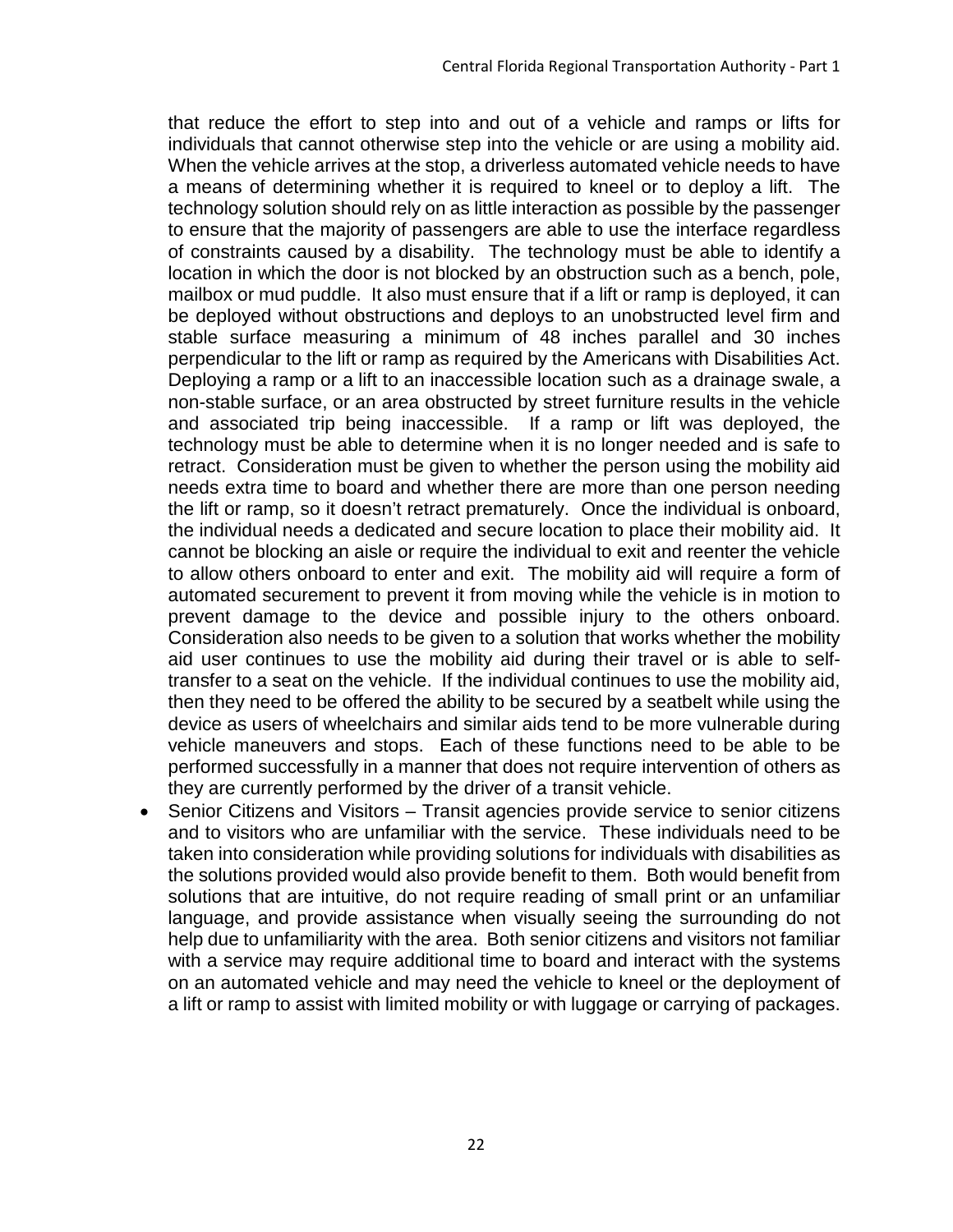## *Prototypes*

The EZ Catalyst will be meet FMVSS standards for a 40' passenger vehicle as required to operate on public roads.

#### <span id="page-27-0"></span>Requirements

This project intends to move the vehicles with automation technology into revenue service on its existing LYMMO Bus Rapid Transit service, locally known as LYMMO. Initial testing will occur without passengers to ensure that the technology works in the real-world transit lanes. It will then move into revenue service upon successful completion of testing.

A LYNX bus operator or staff member will be present onboard during operations to ensure all systems operate as designed, and to assist or take control should issues occur. LYNX and UCF will analyze the data during this operational period to identify how the electric vehicle performs in relation to the existing vehicles powered by Compressed Natural Gas, how the automation performs as designed and identification of parameters and potential causes when human intervention is required, and gather information from users on their interactions with the technology and recommendations for additional development.

EasyMile will provide a real time API, updating every ½ second to the SunStore system with all data points described above.

The demonstration vehicle will be equipped with numerous large digital interfaces on the vehicle displaying route information and information with riders. EasyMile and Proterra will develop these interfaces to ensure that individuals with visual impairment and mobility impairment have alternate interfaces that still provide full functionality and information to the passenger. All interfaces will be developed as vehicle-based solutions that do not require passenger to bring technology to be able to access the vehicle, such as a passenger provided mobile device. This will ensure that individuals are not excluded from using vehicle due to an impairment, disability, or requirement of the passenger to have a mobile device or other technology.

Digital interfaces will also be supplied to ensure that passengers in specialized seating areas such as wheelchair securement locations have the same information and access to functionality as customers using other interfaces.

LYNX will install its Computer Aided Dispatch (CAD) and Automated Vehicle Location (AVL) equipment for operation of the vehicle. Easymile and Proterra will work with TripSpark, the existing CAD/AVL vendor, to develop any required integration to the equipment due to automation to ensure that the system logs on and advances from trip to trip throughout the day. This integration will ensure that project vehicle is fully integrated into the provision of LYNX services and is included in existing real-time information systems provided to all passengers.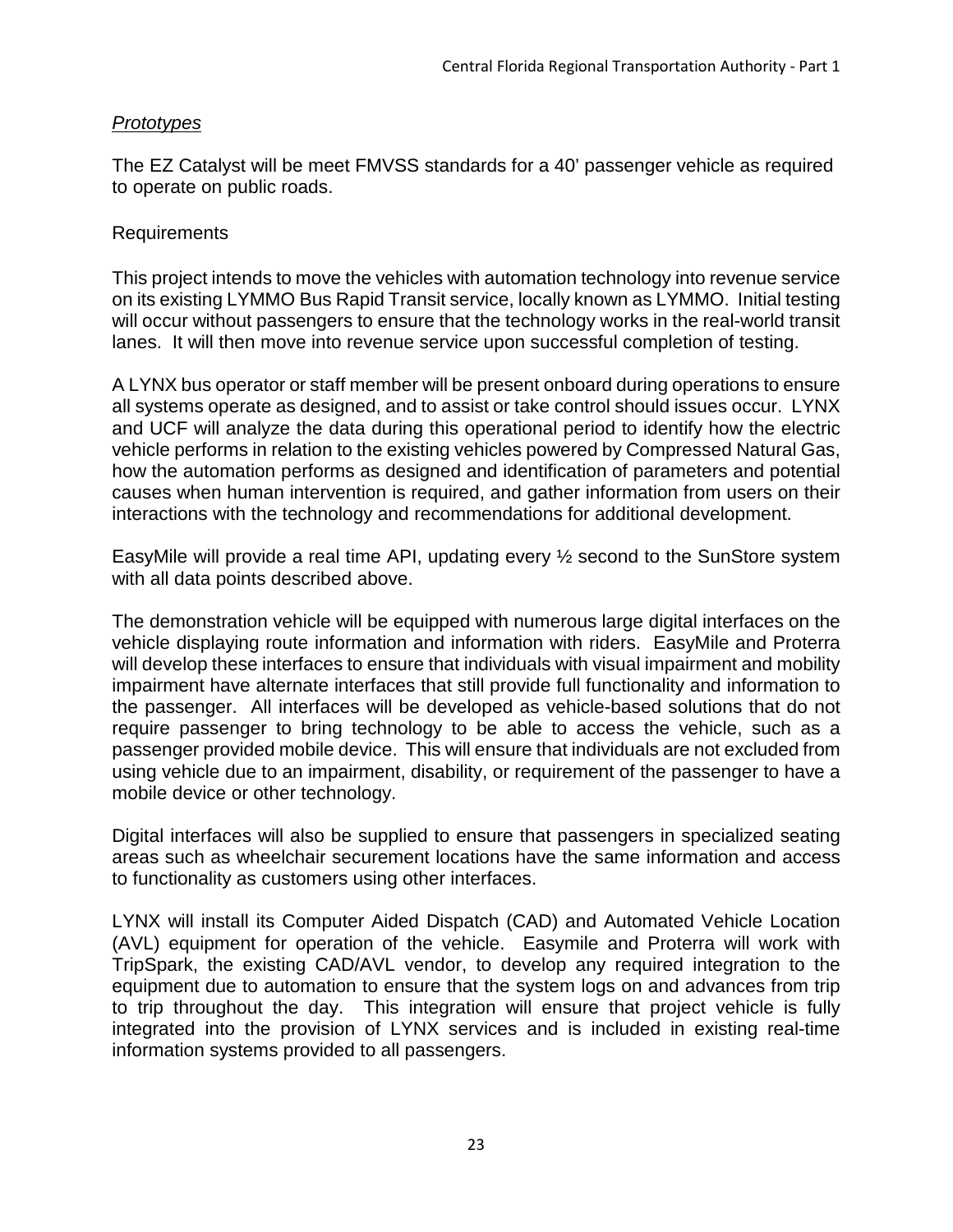Automating a Proterra bus does not require any exemption from FVMSS. Proterra and EasyMile anticipate no federal exemptions being required based on the regulations in place today.

## <span id="page-28-0"></span>Approach

We have developed a 5-phase approach to the development of the EZ Catalyst:

- 1. Specifications The main objective of this phase is to clearly define what will be the behaviors of the vehicle within its environment and how the operators will be able to interact with it. This work consists in discussing and specifying what are the needs for the application and the main performances that should be reached and verified at the end of the project. Several documents will be the outputs of this phase, they will be proposed by the EasyMile team and then discussed and validated together with the Proterra Team.
	- Customer requirements: it corresponds to a scope of work for the project. It is a list of high-level requirements needed for the application (from the language definition to the definition of what are the obstacles that the vehicle should be able to avoid)
	- Missions description: it is a description of what are the uses cases that the vehicle will meet during its service and of what will be its expected behaviors in each situation (from the external signalization to the strategy for braking and traction)
	- Interfaces definitions: this document will give an overview of all the interfaces that will be accessible for the different operators (for examples: operation dashboard on a touchscreen panel, manual buttons and commands, distant site control center, mobile application)
	- Application specific requirements: if needed, we will include a project dedicated document to define some specific features that should be included

Some other documents will also be adapted for the project and shared during this phase. They will give some information and requirements to the Proterra team in order for them to understand and prepare the integration of EasyMile system inside the platform:

- Drive by wire requirements: expected performances to be reach by the actuators
- Control command requirements: expected control loop performances for the traction, braking and steering systems
- Mechanical & electrical requirements: this document will give the list of the components to embed, their main characteristics and their positioning constraints
- 2. Safety The aim of this phase is to adapt the safety concepts that has been defined for our previous vehicles in order to:
	- fulfill the requirements of the applicable standards for the project,
	- take into account the specificities of the situations encountered by the vehicle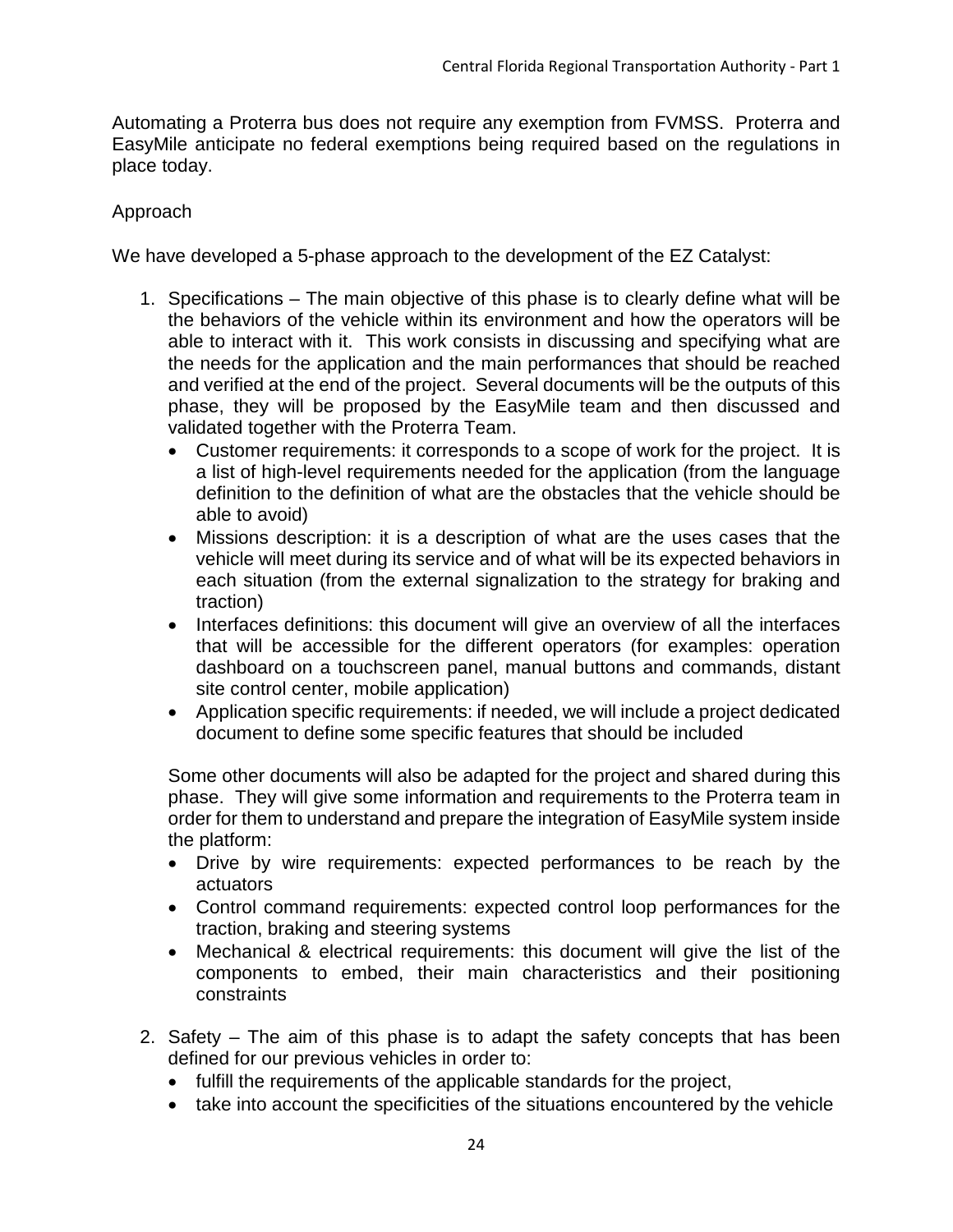• include the vehicle architecture and actuators capacities

This work will consist in assessing all the possible risks that are linked to the application, defining the corresponding safety levels and explaining how the autonomous vehicle will bring an answer to all these dangerous situations. One of the main outputs of this phase will be the definition of a safe architecture for the embedded components, the actuators and the link between the different ECU and systems. This architecture definition will a key element for the following integration work. Several documents will be the deliverables of this phase:

- Safety requirements: it will consist in a safety plan definition, a HARA (Hazard analysis And Risk Assessment) and the safety goals definition (PL / SIL)
- Functional safety concept: it corresponds to the definition of the functional safety requirements based on the architecture (allocation of safety level on the components of architecture) it is done jointly with the technical safety concept work. It defines what component is answering to each safety situations
- Technical safety concept: it defines the technical specification (HW & SW), the final architecture and gives the redundancy analysis.

During this phase, the EasyMile team will be supported by LYNX expert to ensure the objectivity of the analysis. Safety goals are a collaboration between Proterra vehicle components and the EasyMile system (example: a certain level of safety will be required for the braking actuator).

- 3. Integration During this phase, the work consists in integrating all the EasyMile components inside the Proterra platform. Three main periods will be followed during this phase:
	- Design period:
		- o Components integration design: starting from the mechanical & electrical requirements, the architecture and the redundancy analysis, some discussions will be done to define precisely where and how the components will be embedded
		- o Core Control design: this work will consist in designing precisely all the schematics for the decided architecture. It will also include the state machine definition for the low-level software of the EasyMile system
	- Physical integration:
		- $\circ$  Integration (components mounting + wiring) is to be done by Proterra team, as they know better their own vehicle
		- o EasyMile will be responsible for the procurement, the preparation of the components and their delivery to the partner
		- o Verification of the control loop performances: this operation is important in order to be sure that the vehicle will be able to follow correctly the EasyMile system commands. It is a key point that will trigger or not the reception of the vehicle, it will also allow to verify that both systems are able to communicate. For the Proterra Catalyst, EasyMile will be responsible for the DBW HW and SW integration.
		- o reception of the equipped vehicle: if the control loop performances are reached and the systems are able to communicate together, the EasyMile team will come to the partner premises to make a complete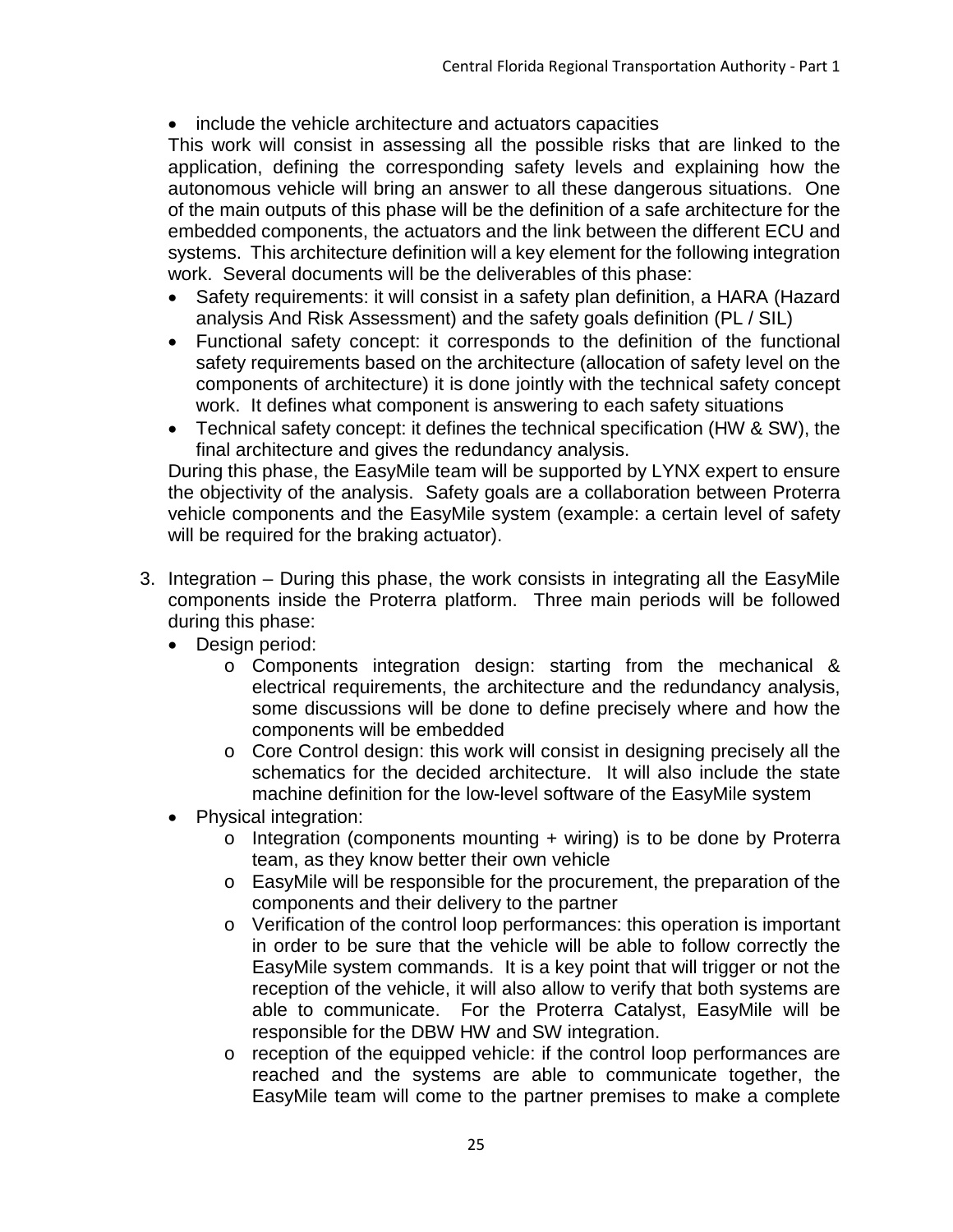verification of the vehicle integration. If the verification is validated, the vehicle will then be delivered to EasyMile Francazal tests site.

The control loop performances will be validated with EasyMile team based on a tests report that should be delivered by the partner team. Some complementary tests could be carried out together if some points are doubtful.

The reception of the vehicle will be validated by both teams through a test reports delivered by the EasyMile team.

The price for the transit of the vehicle is not included in the project, it should be discussed.

- 4. Robotics This phase consists in adapting all the robotics software for the new vehicle. This work will be done first on a simulation and will then be carried out on the real equipped vehicle. The following tasks will be followed:
	- Test bench and simulation building: some preliminary measures will be done on the vehicle to understand the dynamics of its behaviors. It will allow the EasyMile team to produce a representative simulation of the vehicle.
	- Bring Up and first demonstration: when receiving the vehicle, the first task to be carried out will be to create the very first software image that will allow the vehicle to run in autonomous mode (without specific adaptation for the vehicle). This work will end with a first demonstration of the vehicle running in autonomous mode in South Carolina at Proterra's facility
	- Navigation, Detection and Safety ECU software adaptations: the classical EasyMile software modules will be modified to take into account the real dynamics of the vehicle. The safety software should also be adapted to follow the safety requirements that has been defined in the safety phase.
	- Mission and interfaces adaptations: the behaviors of the vehicle during the service will be modified to fulfill exactly to will be defined in the mission description document written during the specification phase. In the same way the operator interfaces (embedded display and site Control Center) will also be modified following the interfaces description document.
	- Software release: this task corresponds to the finalization of all the software of the system. At the end of a robustness tests period, an EasyMile internal document is edited and the system is ready to be deployed on a first pilot site.

At this point a test report for the navigation, detection, mission and interface features will be available. A coverage matrix is annexed to the tests report in order to ensure that all the global requirements are correctly fulfilled.

- 5. Pilot Deployment When the complete system is released in the Robotics phase, it is then possible to deploy the service onto the Orange Line for initial test runs. The deployment will be carried out by the EasyMile & Proterra team, the service will be operated by trained LYNX team members. The successive steps for deploying efficiently the service will be:
	- The site analysis and preparation: This operation consists in coming to the selected customer site, analyzing all the potential risks due to the environment and other site users. A document named SAR (site assessment report) is